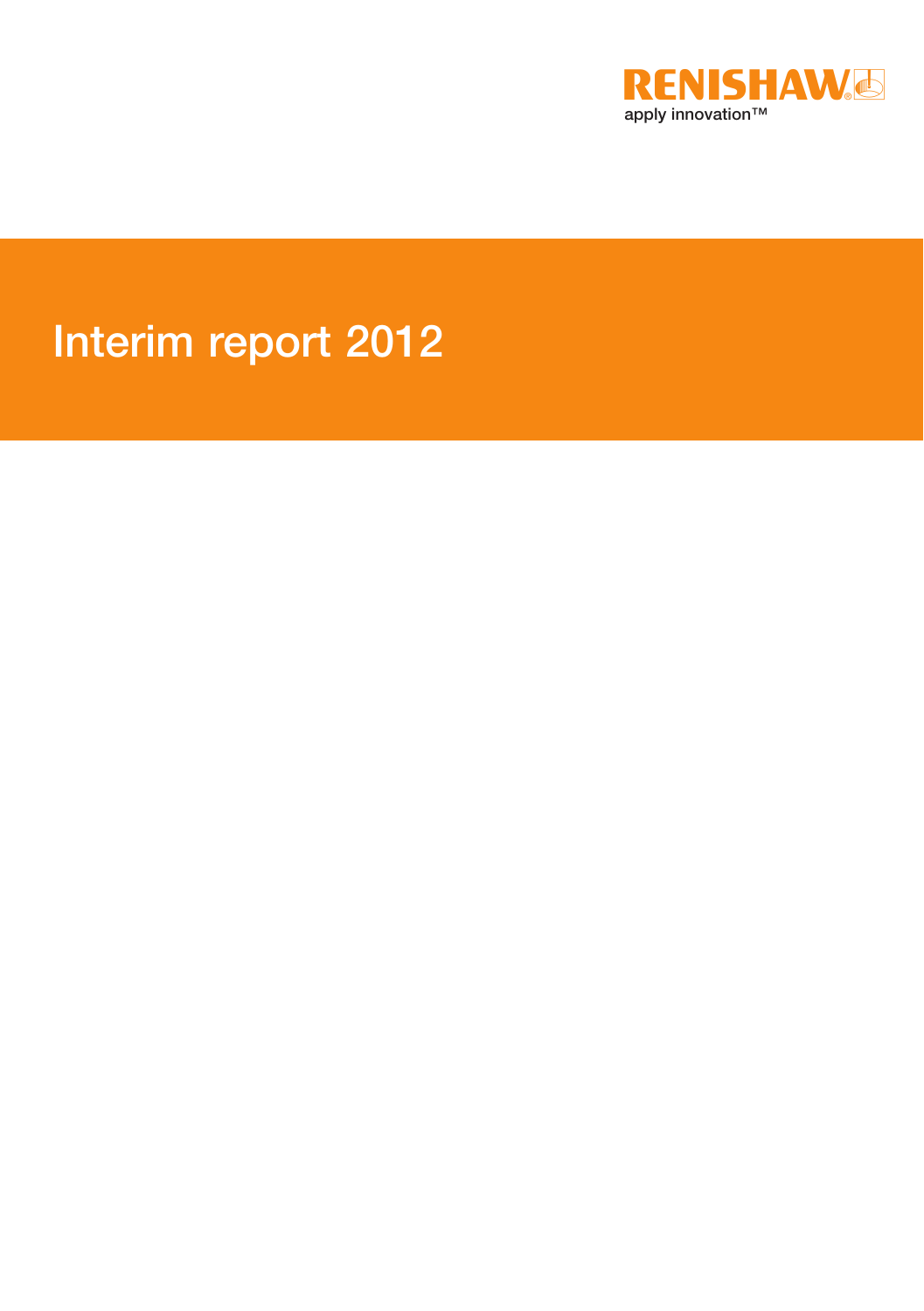# **Highlights**

- Record first half year revenue of £147.1m, up 11% from £132.2m last year, which was also a record
- Increased investment in research and development to support growth
- Growth in marketing and distribution infrastructure
- Further investment in manufacturing capacity
- Continuing strong balance sheet with net cash balances of £26.6m (including pension fund escrow account of £11.1m)

|                                 | 6 months to   | 6 months to       |        | Year ended |
|---------------------------------|---------------|-------------------|--------|------------|
|                                 | 31st December | 31st December     |        | 30th June  |
|                                 | 2011          | 2010              | change | 2011       |
|                                 | £'000         | £'000             | $\%$   | £'000      |
|                                 |               | (note 1)          |        | (note 2)   |
| Revenue                         | 147,149       | 132,236           | $+11%$ | 288,750    |
| Adjusted operating profit       | 29,696        | 34,715            | $-14%$ | 79,286     |
| Adjusted profit before taxation | 31,170        | 35,180            | $-11%$ | 80,410     |
| Adjusted earnings per share     | 34.7p         | 39.0p             | $-11%$ | 88.5p      |
| Statutory                       |               |                   |        |            |
| Operating profit                | 29,696        | 34,715            | $-14%$ | 80,954     |
| Profit before taxation          | 31,170        | 35,180            | $-11%$ | 82,078     |
| Earnings per share              | 34.7p         | 39.0p             | $-11%$ | 90.8p      |
| Proposed dividend per share     | 10.3p         | 10.3 <sub>p</sub> | -      | 35.0p      |

## Notes

1. The comparable period ended 31st December 2010 has been restated to account for the inclusion of Measurement Devices Limited from July 2010, which was initially accounted for as an associate company.

2. Adjusted figures are only in respect of the year ended 30th June 2011, which excludes the exceptional reversal of the impairment writedown, made in the second half of that year.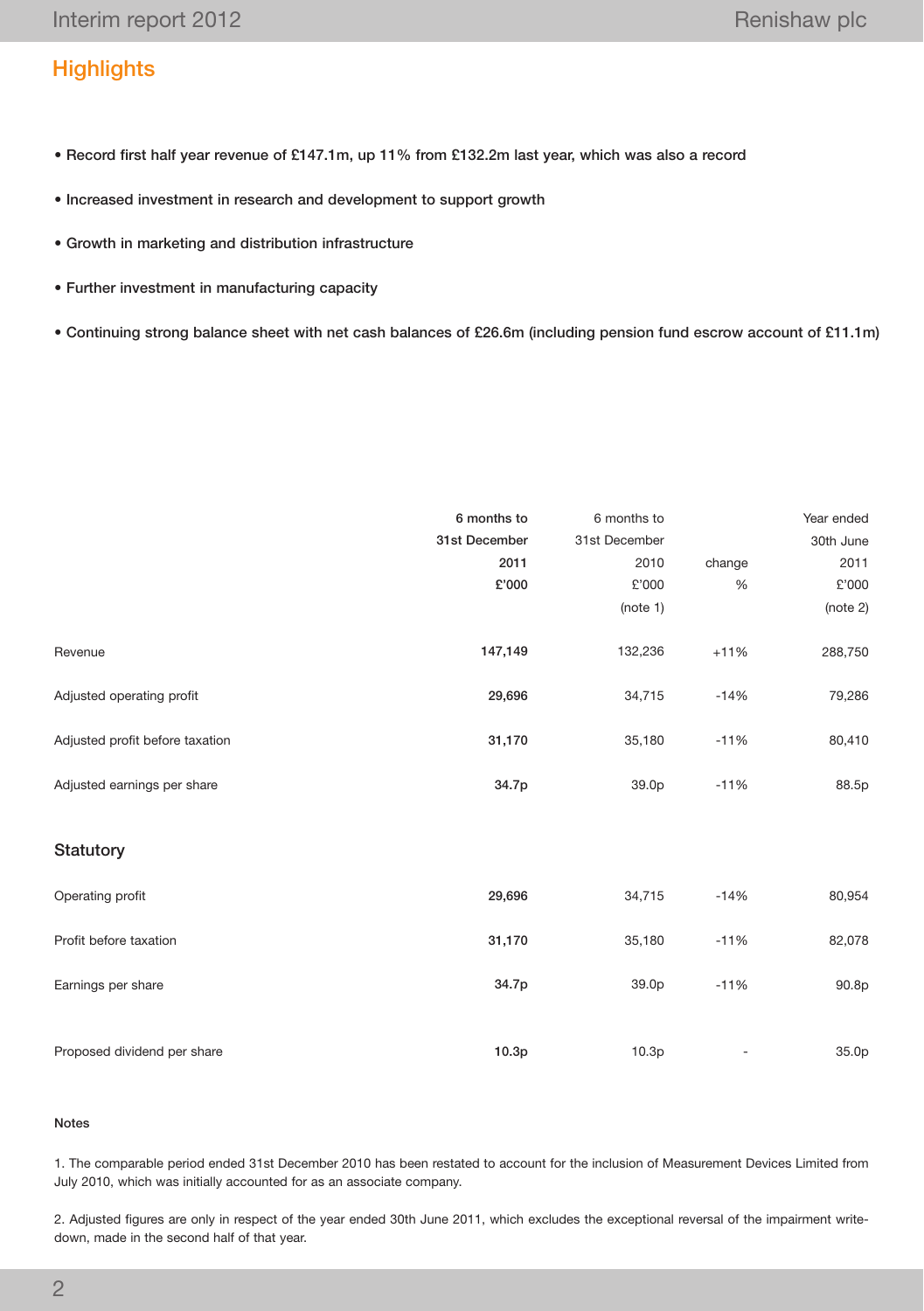# Half year management report Chairman's statement

Revenue for the six months ended 31st December 2011 was a record £147.1m, up 11% on the £132.2m for the corresponding period last year.

Geographically, revenue in Europe increased strongly by 25% over the comparable period and the Americas also showed strong growth of 23%. In the Far East we saw 12% growth in Japan, but a fall of 17% in the rest of the Far East which includes China; this was principally due to an industry and world-wide slowdown in the micro-electronics and opto-electronics markets.

The Group's profit before tax was £31.2m, 11% below the £35.2m reported last year reflecting the impact of continued investment in staff and infrastructure to support growth. Earnings per share were 34.7p, compared with 39.0p last year.

## Metrology

Revenue from our metrology business for the first six months was £135.9m, compared with £123.4m last year, an increase of 10%.

All product lines reported growth, apart from encoder products, where, as stated above there has been an industry-wide slowdown of the electronics market, especially in the Far East.

The acquisitions made last year, i.e., Measurement Devices Limited and MTT Investments Limited (the latter now operating as the Renishaw additive manufacturing products division), contributed to the growth in this segment.

New product releases during the period include the Resolute™ ETR, which is our Resolute encoder with extended temperature range for operation in very cold environments such as aerospace, the XR20-W rotary axis calibrator, the REVO® SFP1 surface finish probe and a multiaxis option for our Productivity+™ software.

Operating profit for our metrology business was £35.7m, compared with £38.9m for the comparable period last year.

## **Healthcare**

Revenue from our healthcare business for the first six months was £11.2m, compared with £8.9m last year, an increase of 27%.

During the period, the Board undertook a review of the Group's healthcare business and refocused part of the activities to a smaller number of projects, particularly in our neurological products line.

The Group has withdrawn from the supply of radio frequency coils for use in MRI scanning research which was no longer considered core to our business strategy. This and the outcome of the neurological business review have resulted in a number of staff being reallocated to our metrology business.

Good growth was seen in our spectroscopy product line. In December, we introduced a new integrated Raman AFM package.

In November, Renishaw Diagnostics Limited, which is developing the RenDx™ multiplex assay system for infectious disease research and diagnosis, achieved certification to ISO 13485:2003, an international standard that sets the requirements for a comprehensive management system for the design and manufacture of medical devices.

In our neurological business, the next generation of neuro | inspire™ surgical planning software was CE marked in January 2012 and can now support more variations of surgical planning.

Operating loss for our healthcare business was £6.0m, after restructuring costs of £0.6m, compared with a loss of £4.2m for the comparable period last year.

#### Balance sheet

Net cash balances at 31st December 2011 were £26.6m, compared with £34.6m at 30th June 2011, which includes an escrow account amounting to £11.1m (30th June 2011 £10.8m) relating to the provision of security to the Group's defined benefit pension scheme.

## Employees

The directors would like to thank the Group's employees for their continuing support and significant contribution during these turbulent times.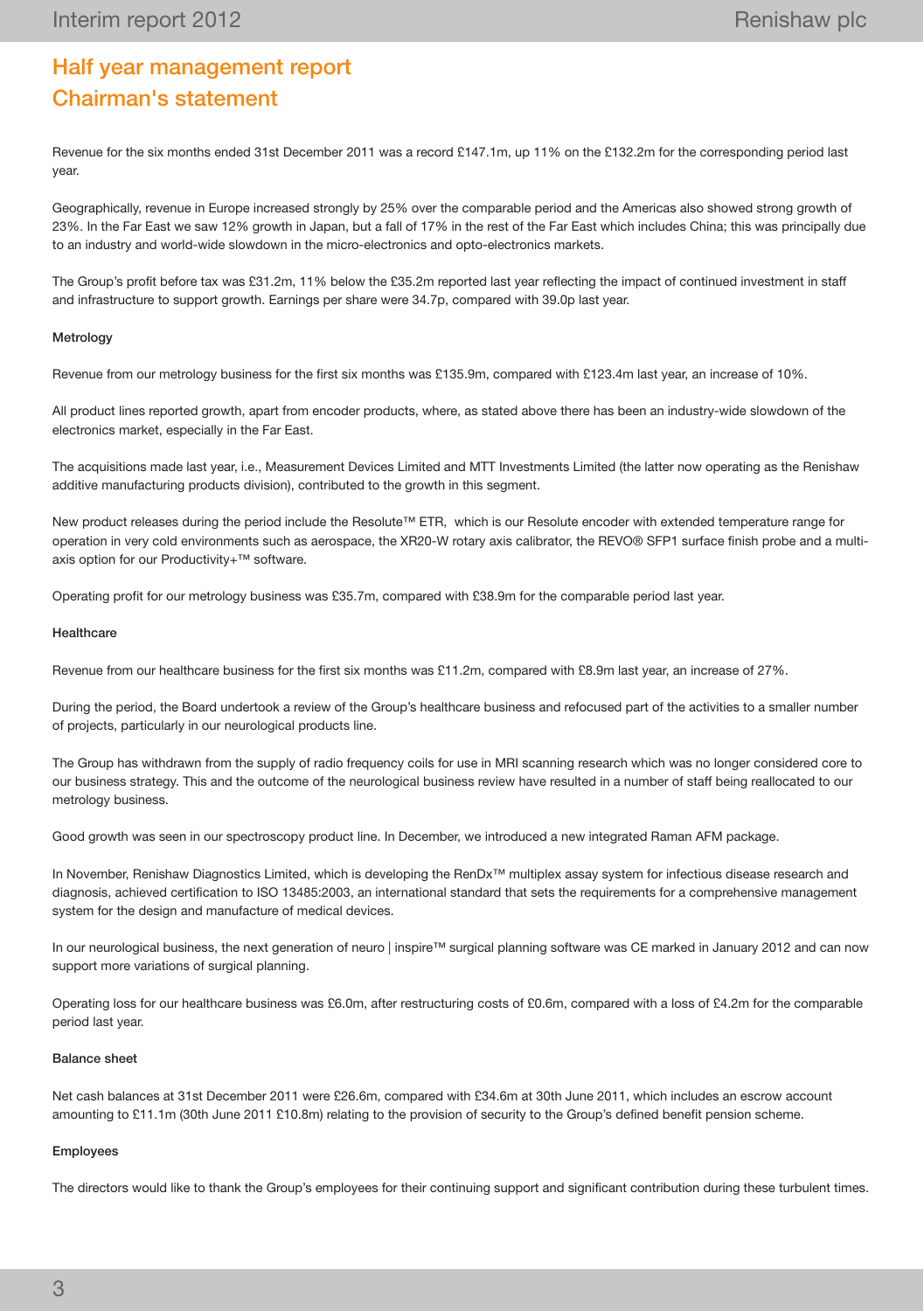# Half year management report Chairman's statement (continued)

## Continued investment for long-term growth

We continue to grow and expand our global marketing and distribution activities with additional staff recruited to support the new products introduced. Also, we maintain our focus on our research and development programmes and capabilities to support the Group's strategic targets for growth. Headcount at the end of December 2011 was 2,701, an increase of 26 since the start of the financial year and 421 more than the 2,280 at 31st December 2010. As stated in the Group's Interim management statement in October, due to current uncertainties surrounding the global economy, the Board continues to closely monitor the Group's costs and future recruitment strategy in order to improve our profit margins.

The Group has established a new subsidiary company in Mexico to market and support the Group's products in that country and other central American countries. Additionally, we have acquired premises for the Group's Canadian and Italian subsidiaries. We have expanded our working premises in Germany, Brazil and China, and have refurbished and re-occupied a 16,000 square feet building in Schaumburg, USA.

Capital expenditure on property, plant and equipment for the six months was £17.8m, of which £10.6m was spent on property and £7.2m on plant, equipment and vehicles. We completed the purchase of the Miskin premises in South Wales on 30th September and have subsequently commenced refurbishment of 62,500 square feet at this facility for the provision of additional manufacturing space to accommodate growth of our metrology range of products.

## Outlook

The outlook for continuing global investment for production systems in automotive, civil aviation, agriculture and energy (including oil, gas and renewables) looks increasingly favourable. Furthermore, we anticipate a recovery in the important electronics sector. The Group is wellpositioned to benefit from these structural growth trends as they should result in increasing demand for Renishaw's systems and products. Following restructuring within the healthcare business, we anticipate an improved performance going forward. We therefore remain focused on positioning the Group for further growth and view the future with great confidence.

## Dividends

An interim dividend of 10.3 pence per share will be paid on 10th April 2012, to shareholders on the register on 9th March 2012.

## Note.

The previous year has been restated for the inclusion of Measurement Devices Limited, which was initially accounted for as an associate company.

Sir David R McMurtry CBE, RDI, FRS, FREng, CEng, FIMechE Chairman & Chief Executive, 25th January 2012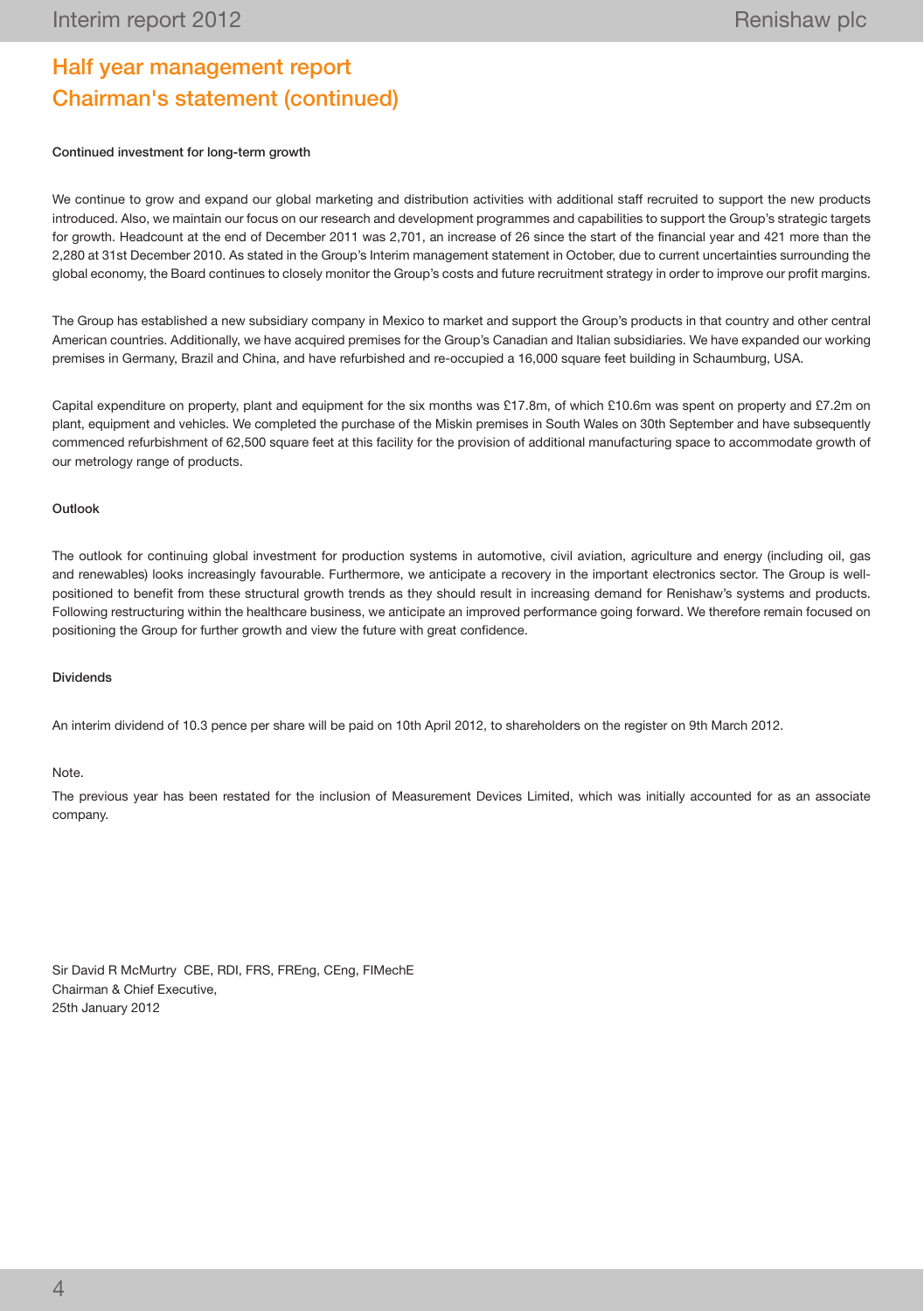# Consolidated income statement Unaudited

|                                                      |                |               |               | Audited    |  |
|------------------------------------------------------|----------------|---------------|---------------|------------|--|
|                                                      |                | 6 months to   | 6 months to   | Year ended |  |
|                                                      |                | 31st December | 31st December | 30th June  |  |
|                                                      |                | 2011          | 2010          | 2011       |  |
|                                                      | <b>Notes</b>   | £'000         | £'000         | £'000      |  |
| Revenue                                              | $\overline{2}$ | 147,149       | 132,236       | 288,750    |  |
| Cost of sales                                        |                | (72, 614)     | (59,049)      | (128, 443) |  |
| Gross profit                                         |                | 74,535        | 73,187        | 160,307    |  |
| <b>Distribution costs</b>                            |                | (29, 364)     | (23, 672)     | (52,088)   |  |
| Administrative expenses including exceptional item   |                | (15, 475)     | (14,800)      | (27, 265)  |  |
| Operating profit excluding exceptional item          |                | 29,696        | 34,715        | 79,286     |  |
| Exceptional item - reversal of impairment write-down |                |               |               | 1,668      |  |
| Operating profit                                     |                | 29,696        | 34,715        | 80,954     |  |
| Financial income                                     | 3              | 4,451         | 3,529         | 7,108      |  |
| Financial expenses                                   | 3              | (3, 292)      | (3, 248)      | (6, 447)   |  |
| Share of profits from associates                     |                | 315           | 184           | 463        |  |
| Profit before tax                                    |                | 31,170        | 35,180        | 82,078     |  |
| Income tax expense                                   | $\overline{4}$ | (6, 234)      | (7,036)       | (16, 345)  |  |
| Profit for the period from continuing operations     |                | 24,936        | 28,144        | 65,733     |  |
| Profit attributable to:                              |                |               |               |            |  |
| Equity shareholders of the parent company            |                | 25,231        | 28,414        | 66,115     |  |
| Non-controlling interest                             |                | (295)         | (270)         | (382)      |  |
| Profit for the period from continuing operations     |                | 24,936        | 28,144        | 65,733     |  |
|                                                      |                | pence         | pence         | pence      |  |
| Dividend per share arising in respect of the period  | 9              | 10.3          | 10.3          | 35.0       |  |
| Earnings per share (basic and diluted)               | 5              | 34.7          | 39.0          | 90.8       |  |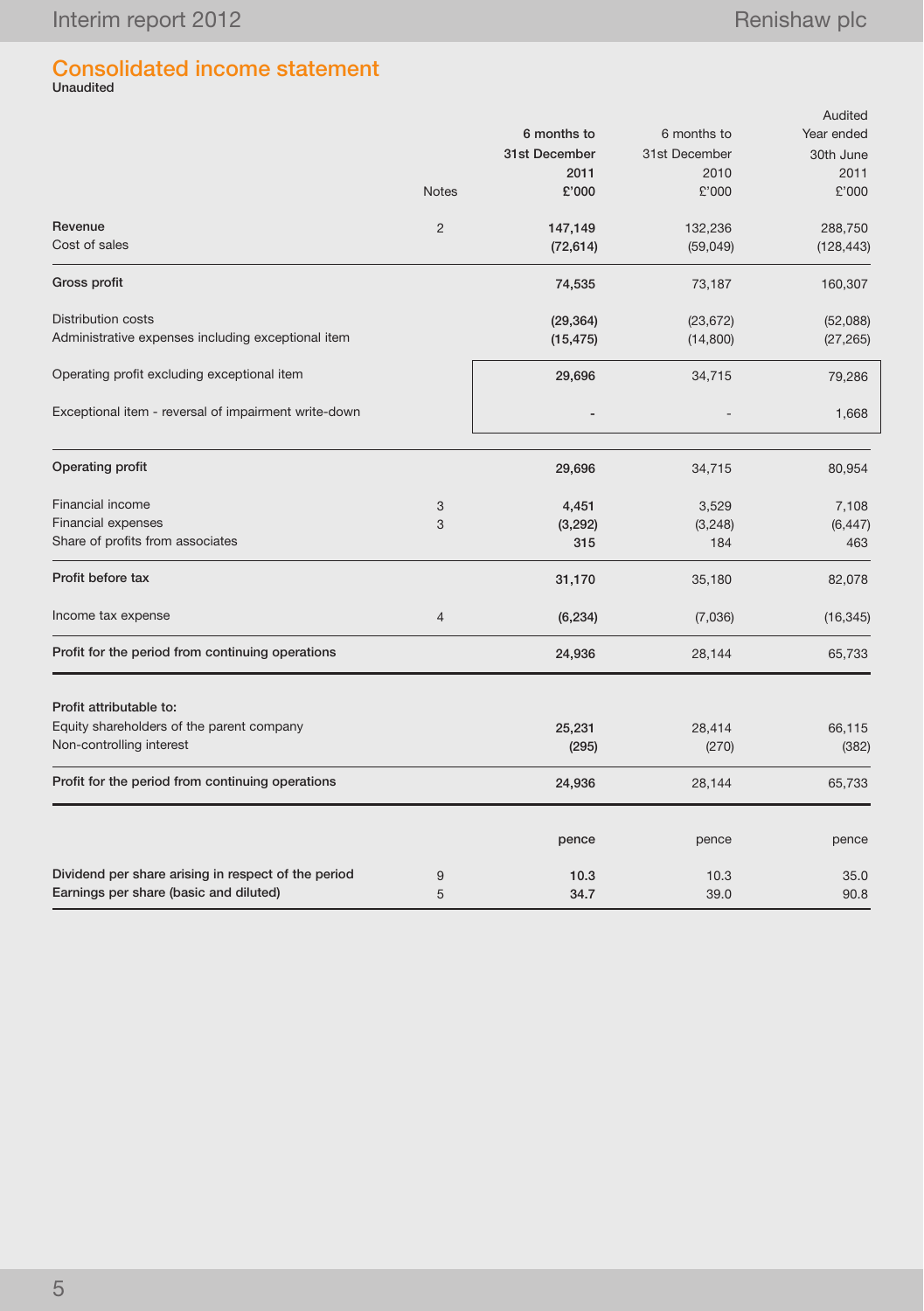# Consolidated statement of comprehensive income and expense Unaudited

|                                                         |               |               | Audited    |
|---------------------------------------------------------|---------------|---------------|------------|
|                                                         | 6 months to   | 6 months to   | Year ended |
|                                                         | 31st December | 31st December | 30th June  |
|                                                         | 2011          | 2010          | 2011       |
|                                                         | £'000         | £'000         | £'000      |
| Profit for the period                                   | 24,936        | 28,144        | 65,733     |
| Other items recognised directly in equity:              |               |               |            |
| Foreign exchange translation differences                | (1,538)       | (101)         | 339        |
| Actuarial (loss)/gain in the pension schemes            | (3, 116)      | 5,983         | (1, 577)   |
| Effective portion of changes in fair value of cash flow |               |               |            |
| hedges, net of recycling                                | 1,532         | (5,386)       | (5,954)    |
| Comprehensive income and expense of associates          |               |               | 164        |
| Deferred tax on income and expense recognised in equity | 49            | 106           | 1,652      |
| (Expense)/income recognised directly in equity          | (3,073)       | 602           | (5,376)    |
| Total comprehensive income and expense for the period   | 21,863        | 28,746        | 60,357     |
| Attributable to:                                        |               |               |            |
| Equity shareholders of the parent company               | 22,158        | 29,016        | 60,739     |
| Non-controlling interest                                | (295)         | (270)         | (382)      |
| Total comprehensive income and expense for the period   | 21,863        | 28,746        | 60,357     |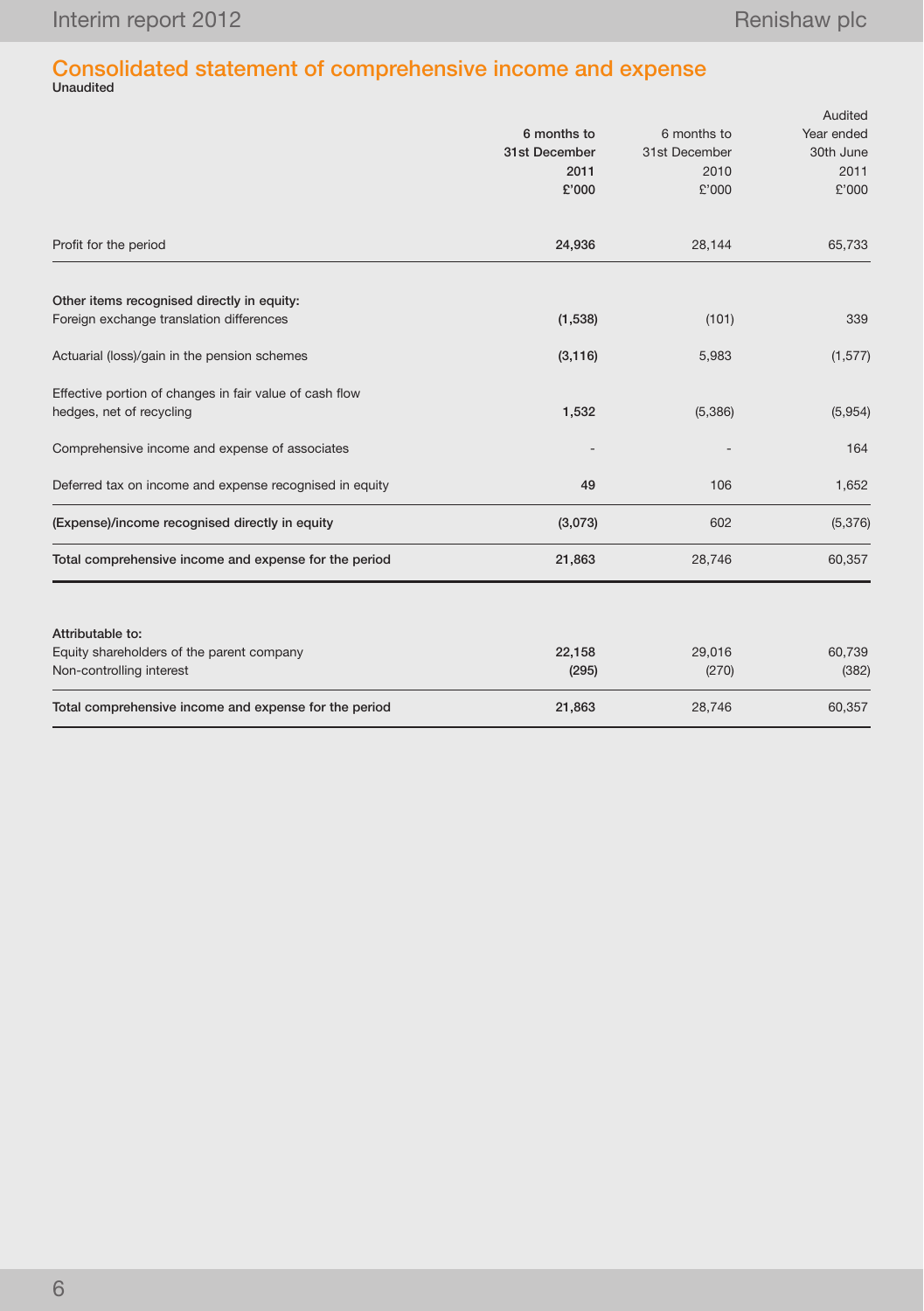# Consolidated balance sheet Unaudited

|                                                  |                |                  |                  | Audited      |
|--------------------------------------------------|----------------|------------------|------------------|--------------|
|                                                  |                | At 31st December | At 31st December | At 30th June |
|                                                  |                | 2011             | 2010             | 2011         |
|                                                  | <b>Notes</b>   | £'000            | £'000            | £'000        |
| <b>Assets</b>                                    |                |                  |                  |              |
| Property, plant and equipment                    | 6              | 93,952           | 75,379           | 82,344       |
| Intangible assets                                | $\overline{7}$ | 49,163           | 37,697           | 47,095       |
| Investments in associates                        | 8              | 7,725            | 5,316            | 7,437        |
| Deferred tax assets                              |                | 23,100           | 20,151           | 23,750       |
| <b>Derivatives</b>                               | 9              | 1,605            | 1,490            | 684          |
| Total non-current assets                         |                | 175,545          | 140,033          | 161,310      |
| <b>Current assets</b>                            |                |                  |                  |              |
| Inventories                                      |                | 56,638           | 42,165           | 49,809       |
| Trade receivables                                |                | 50,719           | 50,764           | 61,533       |
| Current tax                                      |                | 2,803            | 2,036            | 2,134        |
| Other receivables                                |                | 7,695            | 7,772            | 8,457        |
| <b>Derivatives</b>                               | 9              | 1,344            | 1,723            | 886          |
| Pension fund cash escrow account                 | 10             | 11,142           |                  | 10,818       |
| Cash and cash equivalents                        |                | 15,460           | 31,114           | 23,733       |
| <b>Total current assets</b>                      |                | 145,801          | 135,574          | 157,370      |
| <b>Current liabilities</b>                       |                |                  |                  |              |
| Trade payables                                   |                | 10,661           | 10,600           | 13,821       |
| Current tax                                      |                | 7,462            | 5,393            | 5,591        |
| Provisions                                       |                | 736              | 562              | 770          |
| Derivatives                                      | 9              | 3,177            | 5,399            | 4,789        |
| Other payables                                   |                | 18,229           | 15,724           | 22,126       |
| <b>Total current liabilities</b>                 |                | 40,265           | 37,678           | 47,097       |
| Net current assets                               |                | 105,536          | 97,896           | 110,273      |
| Non-current liabilities                          |                |                  |                  |              |
| Employee benefits                                | 10             | 39,065           | 31,085           | 37,664       |
| Deferred tax liabilities                         |                | 19,965           | 15,336           | 17,211       |
| <b>Derivatives</b>                               | 9              | 3,955            | 2,961            | 2,496        |
| Other payables                                   |                | 12,494           | 11,115           | 12,494       |
| <b>Total non-current liabilities</b>             |                | 75,479           | 60,497           | 69,865       |
| Total assets less total liabilities              |                | 205,602          | 177,432          | 201,718      |
|                                                  |                |                  |                  |              |
| Equity                                           |                |                  |                  |              |
| Share capital                                    | 9              | 14,558           | 14,558           | 14,558       |
| Share premium                                    | 9              | 42               | 42               | 42           |
| Currency translation reserve                     | 9              | 2,824            | 3,922            | 4,362        |
| Cash flow hedging reserve                        | 9              | (3,012)          | (3,706)          | (4, 115)     |
| Retained earnings                                | 9              | 192,364          | 163,555          | 187,750      |
| Other reserve                                    | 9              | (389)            | (237)            | (389)        |
| Equity attributable to the owners of the Company |                | 206,387          | 178,134          | 202,208      |
| Non-controlling interest                         | 9              | (785)            | (702)            | (490)        |
| <b>Total equity</b>                              |                | 205,602          | 177,432          | 201,718      |
|                                                  |                |                  |                  |              |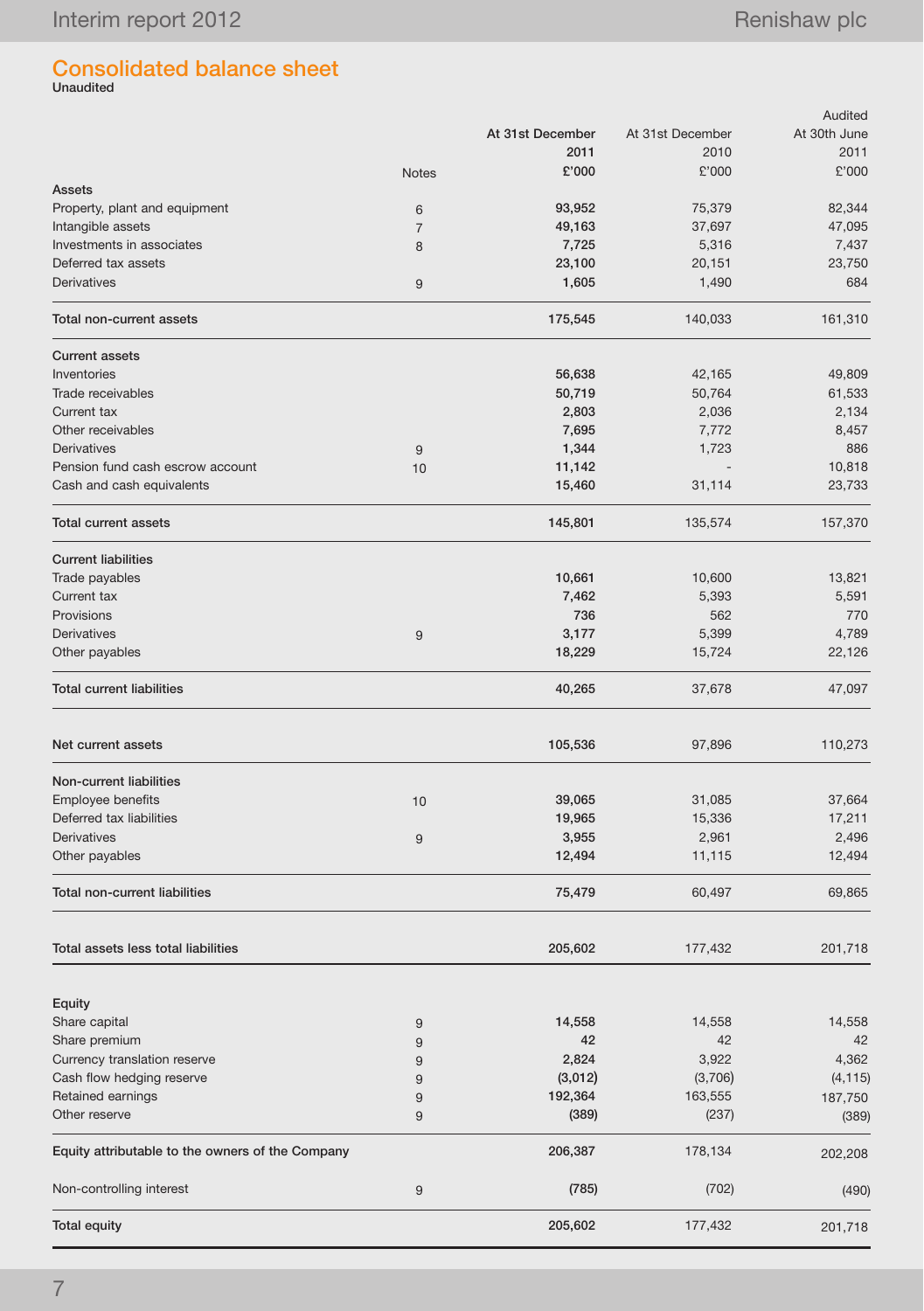# Consolidated statement of changes in equity Unaudited

|                                                 | Share<br>capital<br>£'000 | Share<br>premium<br>£'000 | Currency<br>translation<br>reserve<br>£'000 | Cash flow<br>hedging<br>reserve<br>£'000 | Retained<br>earnings<br>£'000 | Other<br>reserve<br>£'000 | Non-<br>controlling<br>interest<br>£'000 | Total<br>£'000 |
|-------------------------------------------------|---------------------------|---------------------------|---------------------------------------------|------------------------------------------|-------------------------------|---------------------------|------------------------------------------|----------------|
| Balance at 1st July 2010                        | 14,558                    | 42                        | 4,023                                       | 172                                      | 140,459                       | (201)                     | (432)                                    | 158,621        |
| Profit/(loss) for the period                    |                           |                           |                                             |                                          | 28,414                        |                           | (270)                                    | 28,144         |
| Other comprehensive income and expense          |                           |                           |                                             |                                          |                               |                           |                                          |                |
| Actuarial gain in the pension schemes (net)     |                           |                           |                                             |                                          | 4,581                         |                           |                                          | 4,581          |
| Foreign exchange translation differences        |                           |                           | (101)                                       |                                          |                               |                           |                                          | (101)          |
| Changes in fair value of cash flow hedges (net) |                           |                           | $\overline{\phantom{a}}$                    | (3,878)                                  |                               |                           |                                          | (3,878)        |
| Total other comprehensive income                | $\overline{\phantom{a}}$  |                           | (101)                                       | (3,878)                                  | 4,581                         |                           |                                          | 602            |
| Total comprehensive income                      |                           |                           | (101)                                       | (3,878)                                  | 32,995                        |                           | (270)                                    | 28,746         |
| Acquisition of non-controlling interest         |                           |                           |                                             | $\overline{a}$                           |                               | (36)                      |                                          | (36)           |
| Dividends paid                                  |                           |                           |                                             |                                          | (9,899)                       |                           |                                          | (9,899)        |
| Transactions with owners recorded in equity     |                           |                           |                                             |                                          | (9,899)                       | (36)                      | $\qquad \qquad -$                        | (9,935)        |
| Balance at 31st December 2010                   | 14,558                    | 42                        | 3,922                                       | (3,706)                                  | 163,555                       | (237)                     | (702)                                    | 177,432        |
| Profit/(loss) for the period                    |                           |                           |                                             |                                          | 37,701                        |                           | (112)                                    | 37,589         |
| Other comprehensive income and expense          |                           |                           |                                             |                                          |                               |                           |                                          |                |
| Actuarial loss in the pension schemes (net)     |                           |                           |                                             |                                          | (6, 173)                      |                           |                                          | (6, 173)       |
| Foreign exchange translation differences        |                           |                           | 440                                         | $\overline{\phantom{a}}$                 |                               |                           |                                          | 440            |
| Changes in fair value of cash flow hedges (net) |                           |                           |                                             | (409)                                    |                               |                           |                                          | (409)          |
| Relating to associates                          |                           |                           |                                             |                                          | 164                           |                           |                                          | 164            |
| Total other comprehensive income                |                           |                           | 440                                         | (409)                                    | (6,009)                       |                           |                                          | (5,978)        |
| Total comprehensive income                      |                           |                           | 440                                         | (409)                                    | 31,692                        | $\qquad \qquad -$         | (112)                                    | 31,611         |
| Acquisition of non-controlling interest         |                           |                           |                                             |                                          |                               | (152)                     | 324                                      | 172            |
| Dividends paid                                  |                           |                           |                                             | $\overline{\phantom{a}}$                 | (7, 497)                      |                           |                                          | (7, 497)       |
| Transactions with owners recorded in equity     |                           |                           |                                             |                                          | (7, 497)                      | (152)                     | 324                                      | (7, 325)       |
| Balance at 30th June 2011                       | 14,558                    | 42                        | 4,362                                       | (4, 115)                                 | 187,750                       | (389)                     | (490)                                    | 201,718        |
| Profit/(loss) for the period                    |                           |                           |                                             |                                          | 25,231                        |                           | (295)                                    | 24,936         |
| Other comprehensive income and expense          |                           |                           |                                             |                                          |                               |                           |                                          |                |
| Actuarial loss in the pension schemes (net)     |                           |                           | $\overline{\phantom{a}}$                    | $\overline{\phantom{a}}$                 | (2,638)                       |                           |                                          | (2,638)        |
| Foreign exchange translation differences        |                           |                           | (1,538)                                     |                                          |                               |                           |                                          | (1,538)        |
| Changes in fair value of cash flow hedges (net) |                           |                           |                                             | 1,103                                    |                               |                           |                                          | 1,103          |
| Total other comprehensive income                |                           |                           | (1,538)                                     | 1,103                                    | (2,638)                       |                           |                                          | (3,073)        |
| Total comprehensive income                      |                           |                           | (1,538)                                     | 1,103                                    | 22,593                        |                           | (295)                                    | 21,863         |
| Transactions with owners recorded in equity     |                           |                           |                                             |                                          |                               |                           |                                          |                |
| Dividends paid                                  |                           |                           |                                             | $\qquad \qquad -$                        | (17, 979)                     |                           |                                          | (17, 979)      |
| Balance at 31st December 2011                   | 14,558                    | 42                        | 2,824                                       | (3,012)                                  | 192,364                       | (389)                     | (785)                                    | 205,602        |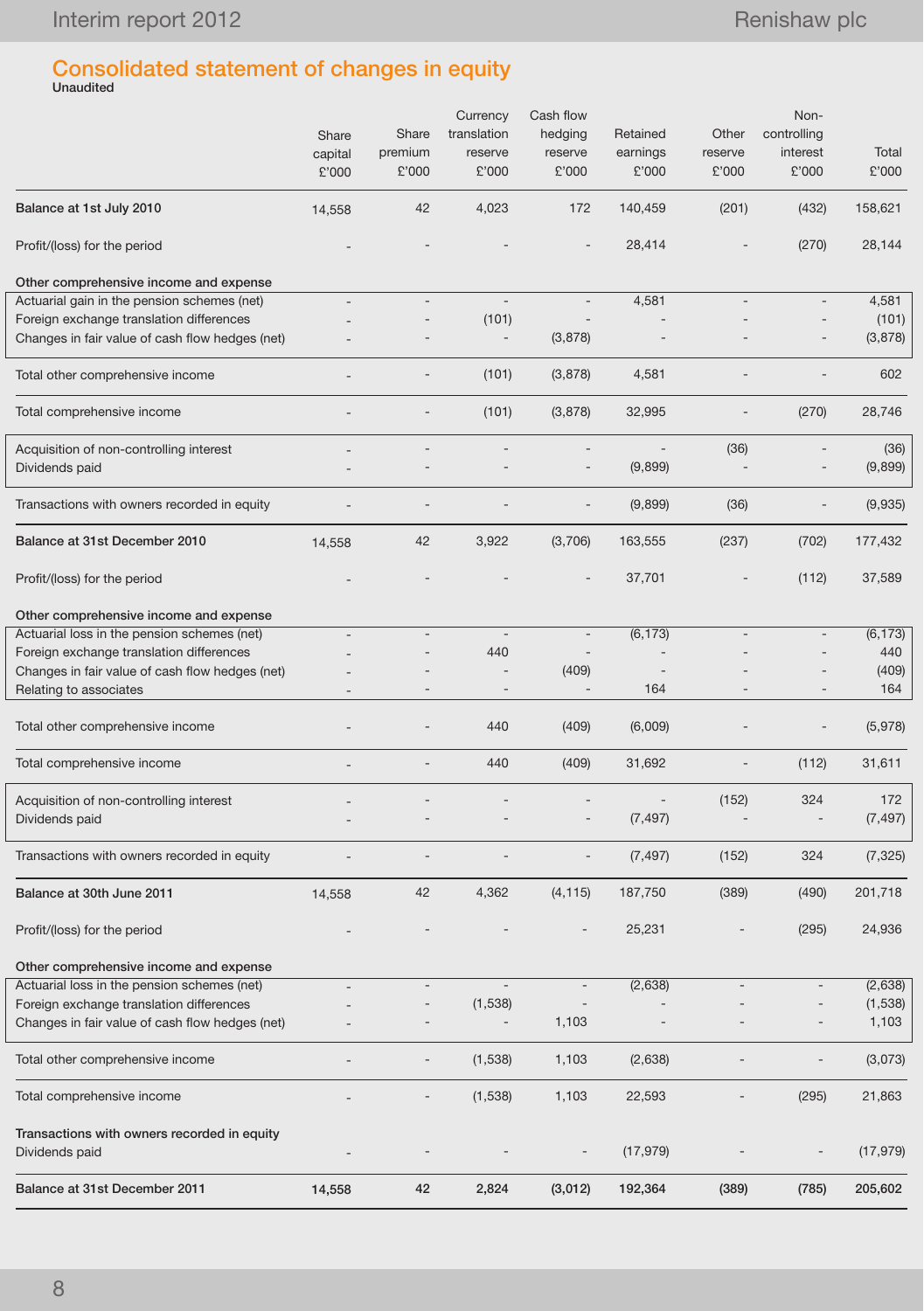# Consolidated statement of cash flows Unaudited

| Net (decrease)/increase in cash and cash equivalents          | (8,665)       | 790           | (5,323)    |
|---------------------------------------------------------------|---------------|---------------|------------|
|                                                               |               |               |            |
| Cash flows from financing activities                          | (18, 163)     | (10,001)      | (17,604)   |
| Dividends paid                                                | (17, 979)     | (9,899)       | (17, 396)  |
| Interest paid                                                 | (184)         | (102)         | (208)      |
| <b>Financing activities</b>                                   |               |               |            |
| Cash flows from investing activities                          | (22, 161)     | (12, 979)     | (46, 526)  |
| Contributions to pension fund escrow account (net)            | (324)         |               | (10, 818)  |
| Dividend received from associate                              | 27            | 20            | 84         |
| Interest received                                             | 305           | 200           | 372        |
| Sale of property, plant and equipment                         | 149           | 5             | 71         |
| Investment in subsidiaries and associates                     |               | (755)         | (8, 418)   |
| Purchase of other intangibles                                 | (126)         | (491)         | (1,203)    |
| Development costs capitalised                                 | (4, 361)      | (4, 449)      | (10, 123)  |
| Purchase of property, plant and equipment                     | (17, 831)     | (7,509)       | (16, 491)  |
| Investing activities                                          |               |               |            |
| Cash flows from operating activities                          | 31,659        | 23,770        | 58,807     |
| Income taxes paid                                             | (4, 829)      | (2, 462)      | (11, 698)  |
|                                                               | (2,736)       | (17, 568)     | (27,063)   |
| Defined benefit pension contributions                         | (677)         |               | (667)      |
| (Decrease)/increase in provisions                             | (34)          | 23            | 231        |
| (Decrease)/increase in trade and other payables               | (6, 512)      | (1,779)       | 5,705      |
| Decrease/(increase) in trade and other receivables            | 11,316        | (6, 910)      | (16, 634)  |
| Increase in inventories                                       | (6,829)       | (8,902)       | (15,698)   |
|                                                               | 14,288        | 15,656        | 31,835     |
| Tax expense                                                   | 6,234         | 7,036         | 16,345     |
| <b>Financial expenses</b>                                     | 3,292         | 3,248         | 6,447      |
| Financial income                                              | (4, 451)      | (3,529)       | (7, 108)   |
| Reversal of exceptional impairment write-down                 |               |               | (1,668)    |
| Share of profits from associates                              | (485)         | (354)         | (803)      |
| Profit on sale of property, plant and equipment               | (16)          |               | (8)        |
| Depreciation                                                  | 4,684         | 3,904         | 7,575      |
| Amortisation of other intangibles                             | 1,968         | 2,100         | 3,855      |
| Amortisation of development costs                             | 3,062         | 3,251         | 7,200      |
| Cash flows from operating activities<br>Profit for the period | 24,936        | 28,144        | 65,733     |
|                                                               | £'000         | £'000         | £'000      |
|                                                               | 2011          | 2010          | 2011       |
|                                                               | 31st December | 31st December | 30th June  |
|                                                               | 6 months to   | 6 months to   | Year ended |
|                                                               |               |               | Audited    |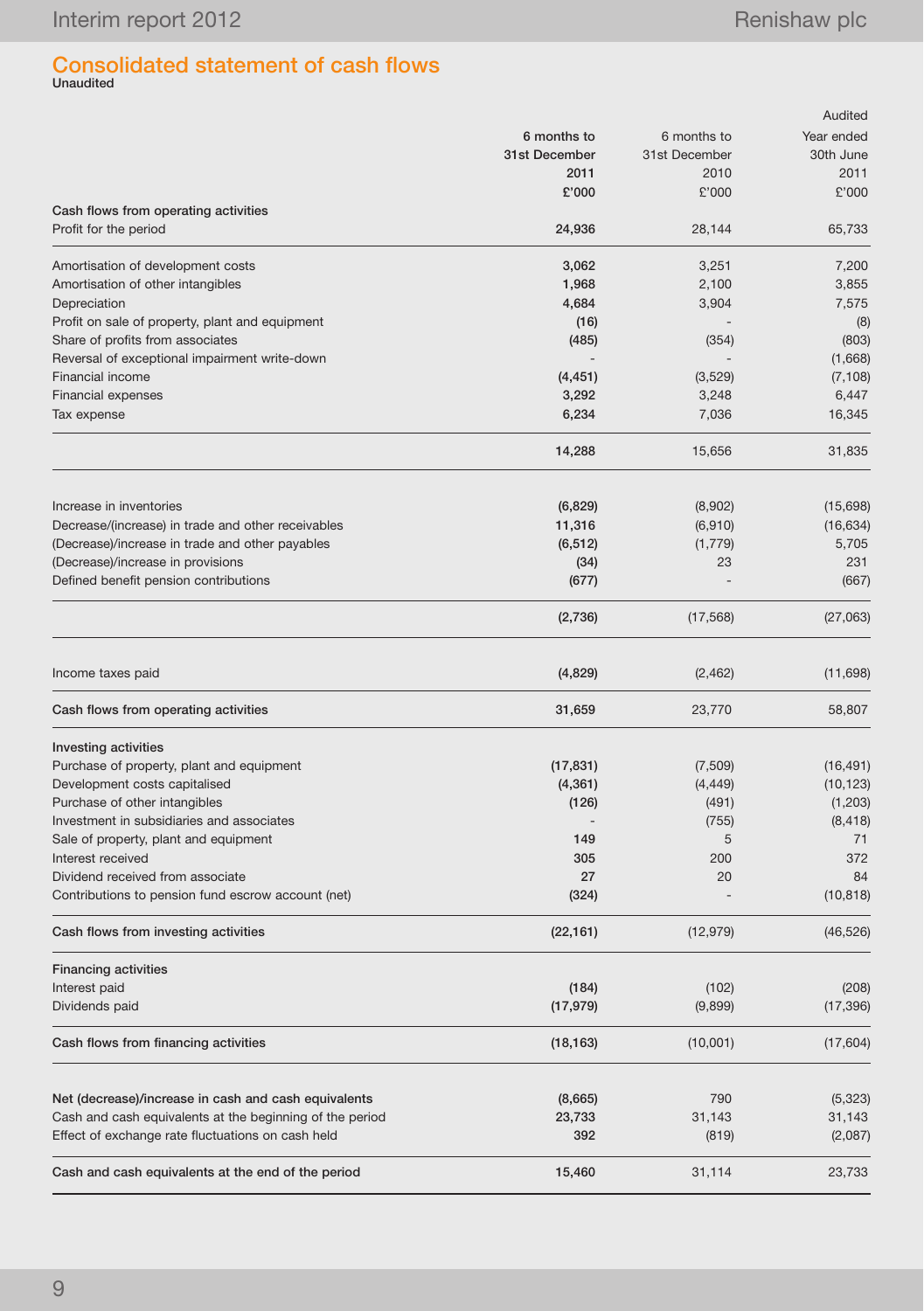# Responsibility statement

We confirm that to the best of our knowledge:

- the condensed set of financial statements has been prepared in accordance with IAS 34 Interim Financial Reporting as adopted by the EU;
- the Interim report includes a fair review of the information required by:
	- (a) DTR 4.2.7R of the Disclosure Rules and Transparency Rules, being an indication of important events that have occurred during the first six months of the financial year and their impact on the condensed set of financial statements; and a description of the principal risks and uncertainties for the remaining six months of the year; and
	- (b) DTR 4.2.8R of the Disclosure Rules and Transparency Rules, being related party transactions that have taken place in the first six months of the current financial year and that have materially affected the financial position or performance of the entity during that period; and any changes in the related party transactions described in the last annual report that could do so.

On behalf of the Board

A C G Roberts FCA Group Finance Director 25th January 2012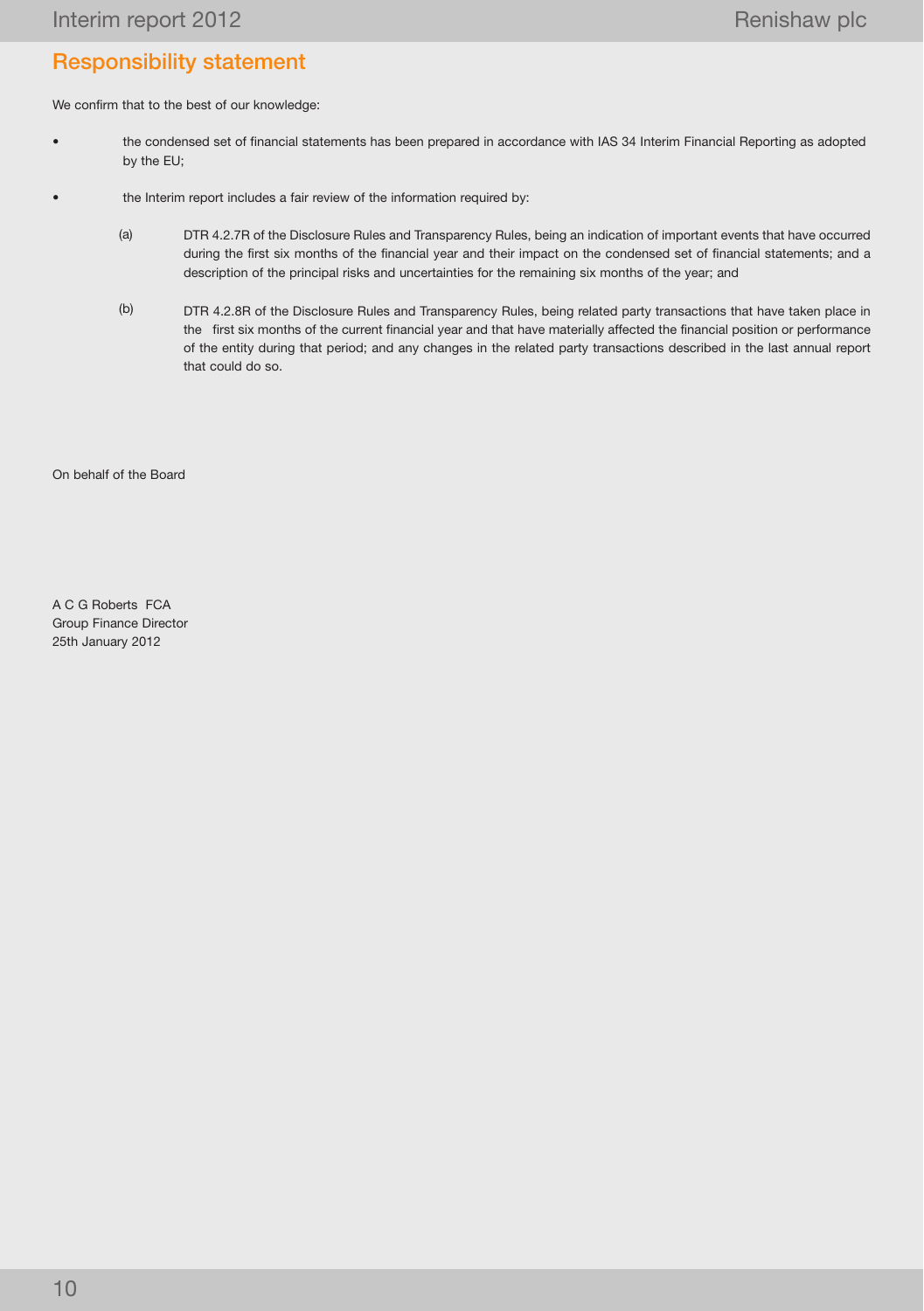# **Notes**

# 1. Status of Interim report and accounting policies

The Interim report, which has not been audited, was approved by the directors on 25th January 2012.

## General information

The Interim report has been prepared in accordance with the EU endorsed standard IAS 34, 'Interim financial reporting'. This interim financial information has been prepared on the basis of the accounting policies adopted in the most recent annual financial statements, these being for the year ended 30th June 2011, as revised for the implementation of specified new amended endorsed standards or interpretations.

Given the nature of some forward-looking information included in this report, which the directors have given in good faith, this information should be treated with due caution. The Interim report is available on our website www.renishaw.com.

The interim financial information for the six months to 31st December 2011 and the comparative figures for the six months to 31st December 2010 are unaudited. The comparative figures for the financial year ended 30th June 2011 are not the Company's statutory accounts for that financial year. Those accounts have been reported on by the Company's auditors and delivered to the registrar of companies. The report of the auditors was (i) unqualified, (ii) did not include a reference to any matters to which the auditors drew attention by way of emphasis without qualifying their report, and (iii) did not contain a statement under section 498 (2) or (3) of the Companies Act 2006, relating to the accounting records of the Company.

### Going concern

The Group has considerable financial resources at its disposal and the directors have considered the current financial projections. As a consequence, the directors believe that the Group is well placed to manage its business risks successfully.

After making enquiries, the directors have a reasonable expectation that the Group has adequate resources to continue in operational existence for the foreseeable future. Accordingly, they continue to adopt the going concern basis in preparing the Interim report.

### Accounting policies

The accounting policies applied and significant estimates used by the Group in this Interim report are the same as those applied by the Group for the year ended 30th June 2011.

There have been no new standards or amendments to standards endorsed by the EU to be applied for the first time for the financial year ending 30th June 2012.

## 2. Segmental information

Renishaw's business is metrology, the science of measurement. The Group manufactures a comprehensive range of high-precision probing systems and accessories, calibration and measuring systems and other innovative products which enable customers worldwide to carry out dimensional measurements to traceable standards.

In addition to developing the Group's traditional core metrology business, the Group has also been investing in the development of additional applications for new market sectors based upon its core metrology expertise. The additional investment has been focused on the healthcare sector and products for the dental and neurosurgical markets, together with our spectroscopy product offerings. The Group thus manages its business in two business segments, Metrology, being the traditional core business, and Healthcare.

### The Group's main products within these segments comprise:

Metrology - Co-ordinate measuring machine ("CMM") probes and accessories, which are used for accurate post-process inspection of components on CMMs; Machine tool probes and tool setting systems, used for automated component identification, workpiece and tool setting and component inspection; Laser calibration systems and the QC20-W ballbar, used to determine the accuracy of CMMs, machine tools and other industrial and scientific equipment; Linear and angle encoder systems, for precise linear and rotary motion control; Versatile automated systems for part handling, inspection and material processing; Laser scanning systems for accurate positioning and surveying measurements; Additive manufacturing systems, such as selective laser melting machines; and a broad range of styli for all probes.

Healthcare - Scanning and milling systems applied to the dental sector, offering a complete CAD/CAM system for crown and bridge frameworks; Spectroscopy products, including a Raman microscope, used to identify the composition and structure of materials (including medicinal tablet mapping, molecular diagnostics and DNA analysis); and neurosurgical products for use in neurosurgical procedures.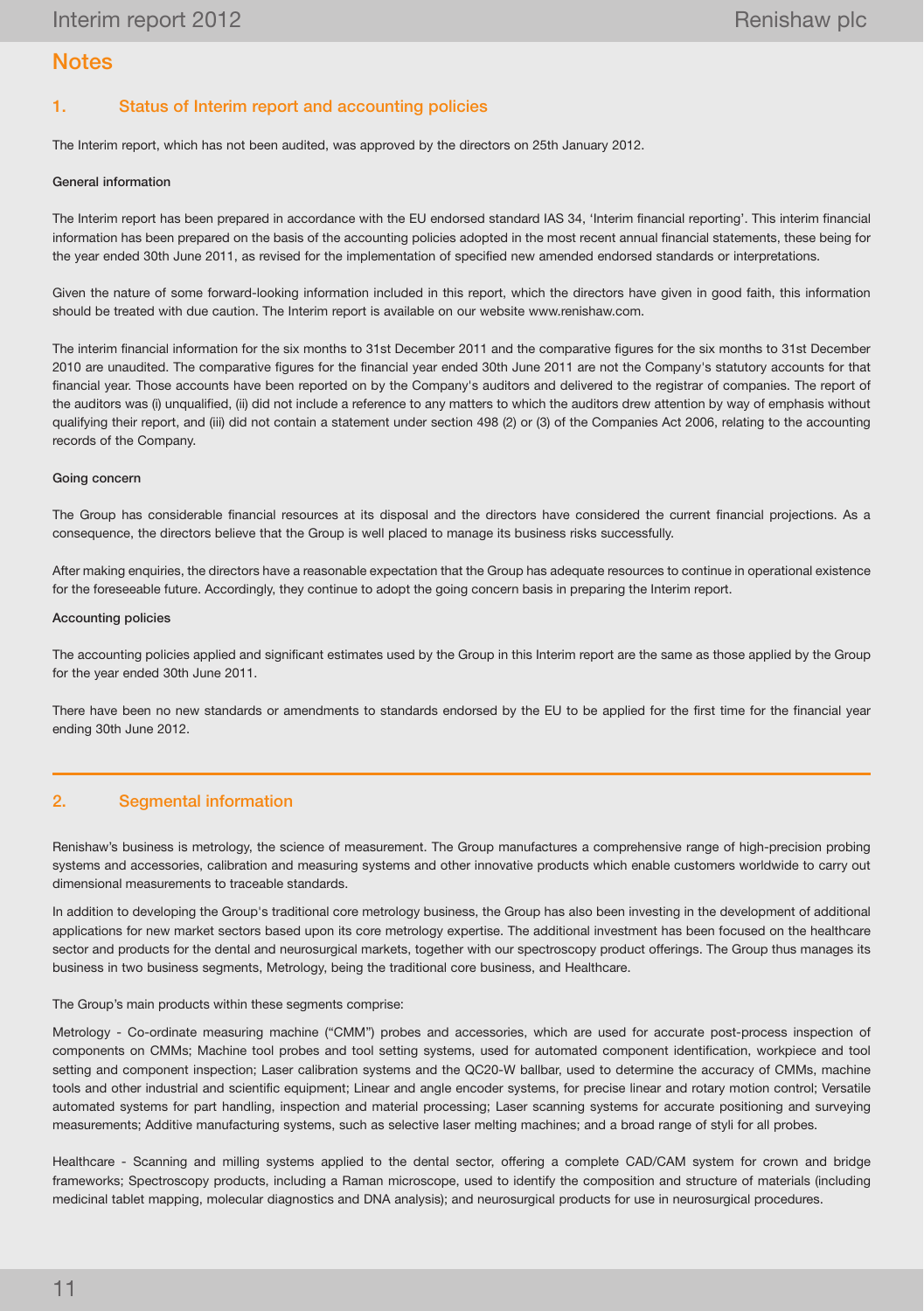# 2. Segmental information (continued)

| Revenue                                                                                                                                       | Metrology<br>£'000     | Healthcare<br>£'000 | Total<br>£'000                |
|-----------------------------------------------------------------------------------------------------------------------------------------------|------------------------|---------------------|-------------------------------|
| 6 months to 31st December 2011                                                                                                                | 135,915                | 11,234              | 147,149                       |
| 6 months to 31st December 2010                                                                                                                | 123,372                | 8,864               | 132,236                       |
| Year ended 30th June 2011                                                                                                                     | 267,022                | 21,728              | 288,750                       |
| Depreciation and amortisation                                                                                                                 | Metrology<br>£'000     | Healthcare<br>£'000 | Total<br>£'000                |
| 6 months to 31st December 2011                                                                                                                | 7,692                  | 2,022               | 9,714                         |
| 6 months to 31st December 2010                                                                                                                | 7,984                  | 1,271               | 9,255                         |
| Year ended 30th June 2011                                                                                                                     | 15,337                 | 3,293               | 18,630                        |
| Operating profit                                                                                                                              | Metrology<br>£'000     | Healthcare<br>£'000 | Total<br>£'000                |
| 6 months to 31st December 2011<br>Share of profits from associates<br>Net financial income                                                    | 35,650<br>315          | (5,954)             | 29,696<br>315<br>1,159        |
| Profit before tax                                                                                                                             |                        |                     | 31,170                        |
| 6 months to 31st December 2010<br>Share of profits from associates<br>Net financial income                                                    | 38,950<br>184          | (4, 235)            | 34,715<br>184<br>281          |
| Profit before tax                                                                                                                             |                        |                     | 35,180                        |
| Year ended 30th June 2011<br>Exceptional item - reversal of impairment write-down<br>Share of profits from associates<br>Net financial income | 87,738<br>1,668<br>463 | (8, 452)            | 79,286<br>1,668<br>463<br>661 |
| Profit before tax                                                                                                                             |                        |                     | 82,078                        |

There is no allocation of assets and liabilities to operating segments. Depreciation is included within certain other overhead expenditure which is allocated to segments on the basis of the level of activity.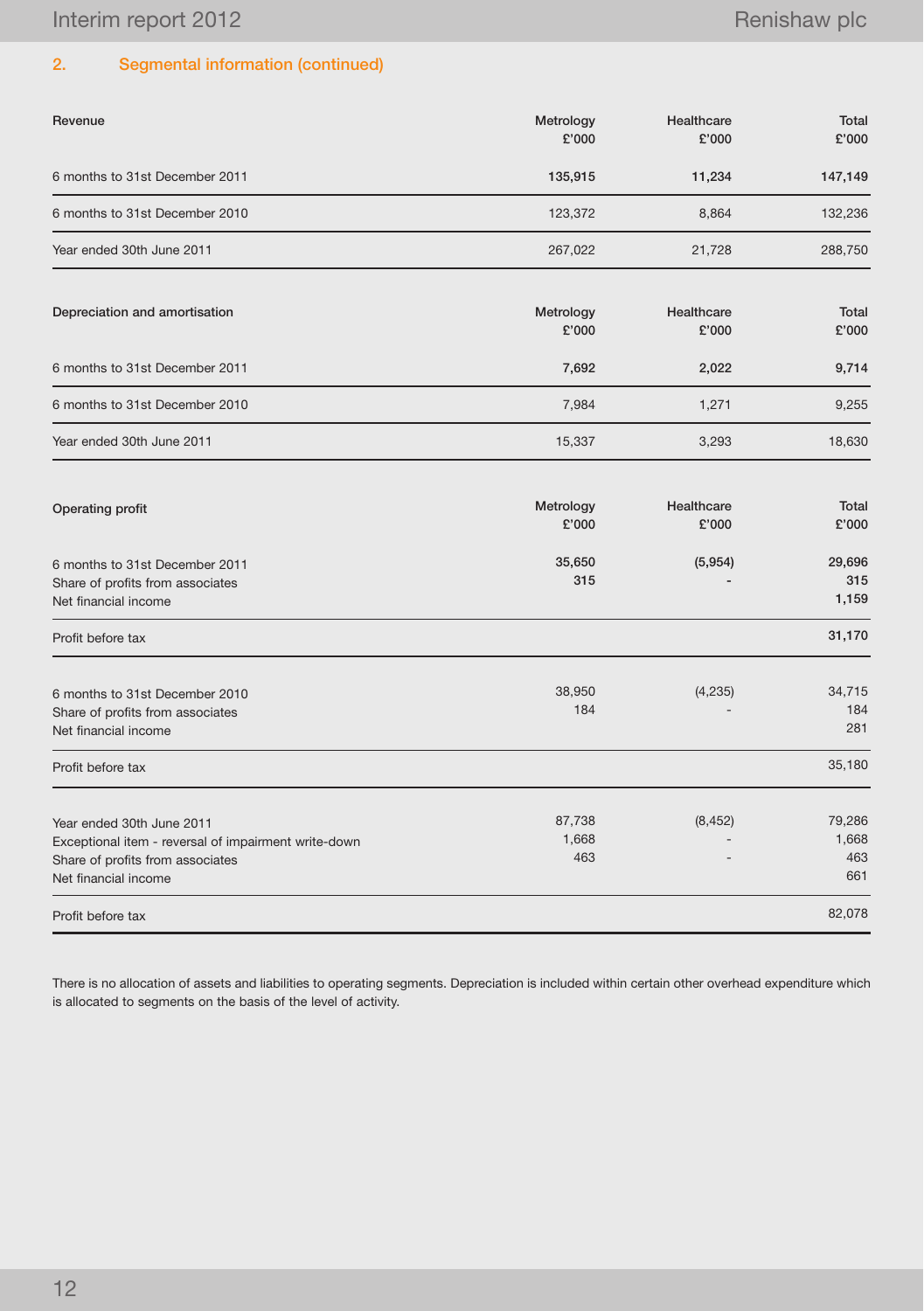# 2. Segmental information (continued)

The following table shows the analysis of revenue by geographical market and the effect of exchange rate changes:

|                            | 6 months to 31st<br>December 2011 at<br>actual exchange<br>rates<br>£'000 | 6 months to 31st<br>December 2011<br>at previous year's<br>exchange rates<br>£'000 | 6 months to 31st<br>December 2010 at<br>actual exchange<br>rates<br>£'000 | Year ended<br>30th June 2011 at<br>actual exchange<br>rates<br>£'000 |
|----------------------------|---------------------------------------------------------------------------|------------------------------------------------------------------------------------|---------------------------------------------------------------------------|----------------------------------------------------------------------|
| Far East                   | 49.559                                                                    | 49.390                                                                             | 54,172                                                                    | 114,553                                                              |
| <b>Continental Europe</b>  | 47,158                                                                    | 46,714                                                                             | 37,710                                                                    | 85,751                                                               |
| North & South America      | 36,474                                                                    | 36,549                                                                             | 29,670                                                                    | 65,113                                                               |
| United Kingdom and Ireland | 8,655                                                                     | 8.655                                                                              | 6.801                                                                     | 14,761                                                               |
| Other regions              | 5,303                                                                     | 5.336                                                                              | 3.883                                                                     | 8,572                                                                |
| Total group revenue        | 147,149                                                                   | 146.644                                                                            | 132,236                                                                   | 288,750                                                              |

Revenue in the above table has been allocated to regions based on the geographical location of the customer. Individual countries which comprised more than 10% of Group revenue were:

|            | 6 months to   | 6 months to   | Year ended |
|------------|---------------|---------------|------------|
|            | 31st December | 31st December | 30th June  |
|            | 2011          | 2010          | 2011       |
|            | £'000         | £'000         | £'000      |
|            |               |               |            |
| <b>USA</b> | 31,662        | 26,045        | 52,796     |
| China      | 20,925        | 27,900        | 54,204     |
| Germany    | 20,405        | 16,621        | 38,612     |
| Japan      | 17,274        | 15,394        | 36,169     |
|            |               |               |            |

There was no revenue from transactions with a single external customer amounting to 10% or more of the Group's total revenue.

The following table shows the analysis of non-current assets, excluding deferred tax and derivatives, by geographical area:

|                | At            | At            | At        |
|----------------|---------------|---------------|-----------|
|                | 31st December | 31st December | 30th June |
|                | 2011          | 2010          | 2011      |
|                | £'000         | £'000         | £'000     |
| United Kingdom | 107,967       | 78,214        | 93,071    |
| Overseas       | 42,873        | 40,178        | 43,805    |
|                | 150,840       | 118,392       | 136,876   |

No overseas country had non-current assets amounting to 10% or more of the Group's total non-current assets.

# 3. Financial income and expenses

| <b>Financial income</b>                          | 6 months to   | 6 months to   | Year ended |
|--------------------------------------------------|---------------|---------------|------------|
|                                                  | 31st December | 31st December | 30th June  |
|                                                  | 2011          | 2010          | 2011       |
|                                                  | £'000         | £'000         | £'000      |
| Expected return on assets in the pension schemes | 4,146         | 3,329         | 6,736      |
| Bank interest receivable                         | 305           | 200           | 372        |
|                                                  | 4,451         | 3,529         | 7,108      |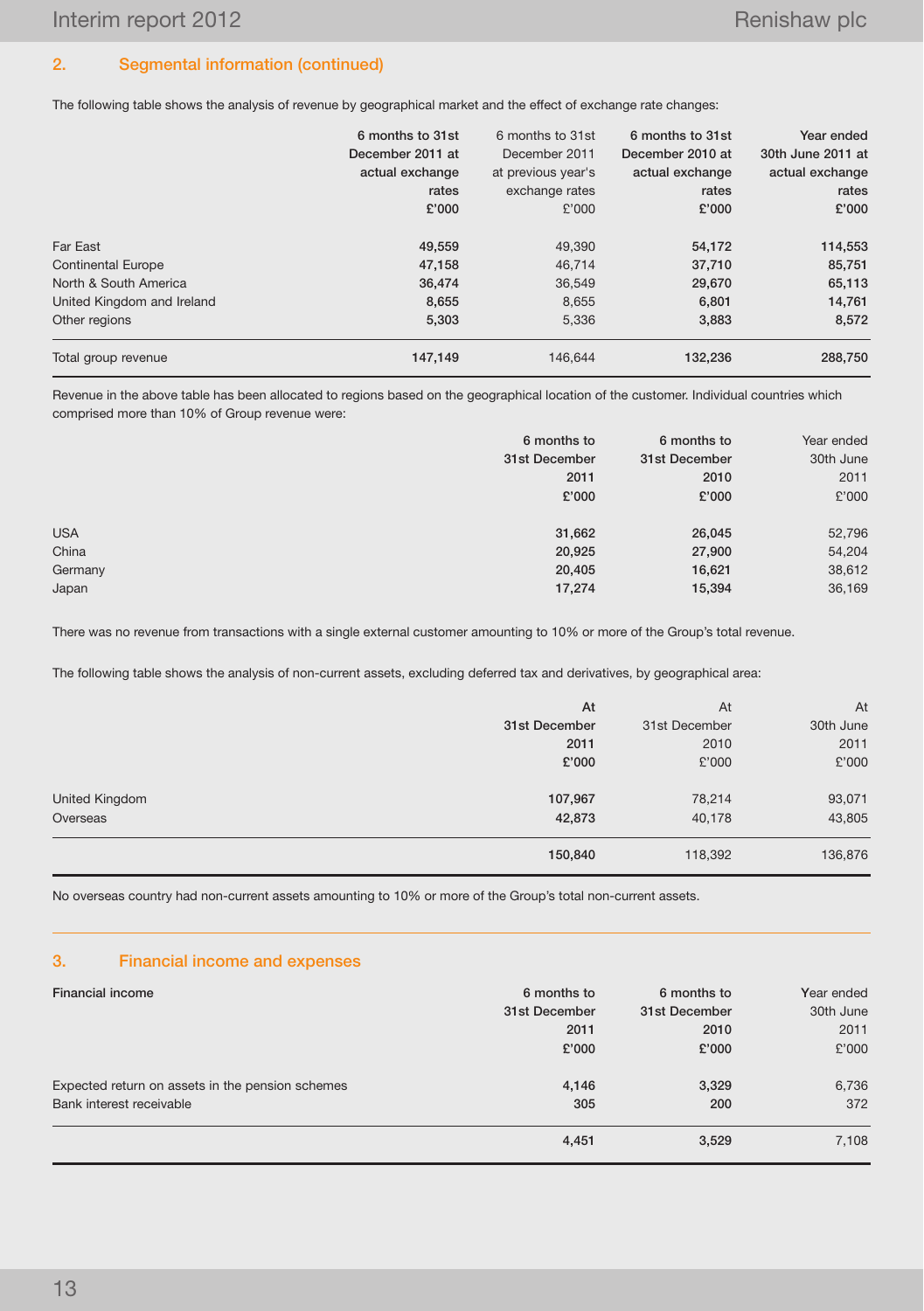## 3. Financial income and expenses (continued)

| <b>Financial expenses</b>              | 6 months to   | 6 months to   | Year ended |
|----------------------------------------|---------------|---------------|------------|
|                                        | 31st December | 31st December | 30th June  |
|                                        | 2011          | 2010          | 2011       |
|                                        | £'000         | £'000         | £'000      |
| Interest on pension scheme liabilities | 3,108         | 3,146         | 6,239      |
| Bank interest payable                  | 184           | 102           | 208        |
|                                        | 3,292         | 3,248         | 6,447      |

## 4. Income tax expense

The income tax expense has been estimated at a rate of 20% (December 2010 20%), the rate expected to be applicable for the full year.

## 5. Earnings per share

Earnings per share are calculated on earnings of £25,231,000 (December 2010 £28,414,000) and on 72,788,543 shares, being the number of shares in issue during the period.

Earnings per share for the year ended 30th June 2011 are calculated on earnings of £66,115,000 and on 72,788,543 shares, being the number of shares in issue during that year.

## 6. Property, plant and equipment

|                       | Freehold<br>land and<br>buildings<br>£'000 | <b>Plant</b> and<br>equipment<br>£'000 | Motor<br>vehicles<br>£'000 | Assets in the<br>course of<br>construction<br>£'000 | <b>Total</b><br>£'000 |
|-----------------------|--------------------------------------------|----------------------------------------|----------------------------|-----------------------------------------------------|-----------------------|
| Cost                  |                                            |                                        |                            |                                                     |                       |
| At 1st July 2011      | 74,940                                     | 84,065                                 | 6,516                      | 4,838                                               | 170,359               |
| <b>Additions</b>      | 3,163                                      | 2,937                                  | 580                        | 11,151                                              | 17,831                |
| <b>Transfers</b>      | 7,715                                      | 4,633                                  |                            | (12, 348)                                           |                       |
| <b>Disposals</b>      |                                            | (554)                                  | (230)                      |                                                     | (784)                 |
| Currency adjustment   | (1, 171)                                   | (1, 294)                               | (241)                      |                                                     | (2,706)               |
| At 31st December 2011 | 84,647                                     | 89,787                                 | 6,625                      | 3,641                                               | 184,700               |
| Depreciation          |                                            |                                        |                            |                                                     |                       |
| At 1st July 2011      | 17,736                                     | 66,143                                 | 4,136                      |                                                     | 88,015                |
| Charge for the period | 1,140                                      | 3,104                                  | 440                        |                                                     | 4,684                 |
| Released on disposals |                                            | (459)                                  | (192)                      |                                                     | (651)                 |
| Currency adjustment   | (451)                                      | (719)                                  | (130)                      |                                                     | (1,300)               |
| At 31st December 2011 | 18,425                                     | 68,069                                 | 4,254                      |                                                     | 90,748                |
| Net book value        |                                            |                                        |                            |                                                     |                       |
| At 31st December 2011 | 66,222                                     | 21,718                                 | 2,371                      | 3,641                                               | 93,952                |
| At 30th June 2011     | 57,204                                     | 17,922                                 | 2,380                      | 4,838                                               | 82,344                |

Additions to assets in the course of construction of £11,151,000 (December 2010 £2,212,000) comprise £7,438,000 (December 2010 £343,000) for freehold land and buildings and £3,713,000 (December 2010 £1,869,000) for plant and equipment.

At the end of the period, assets in the course of construction, not yet transferred, of £3,641,000 (December 2010 £2,274,000) comprise £709,000 (December 2010 £438,000) for freehold land and buildings and £2,932,000 (December 2010 £1,836,000) for plant and equipment.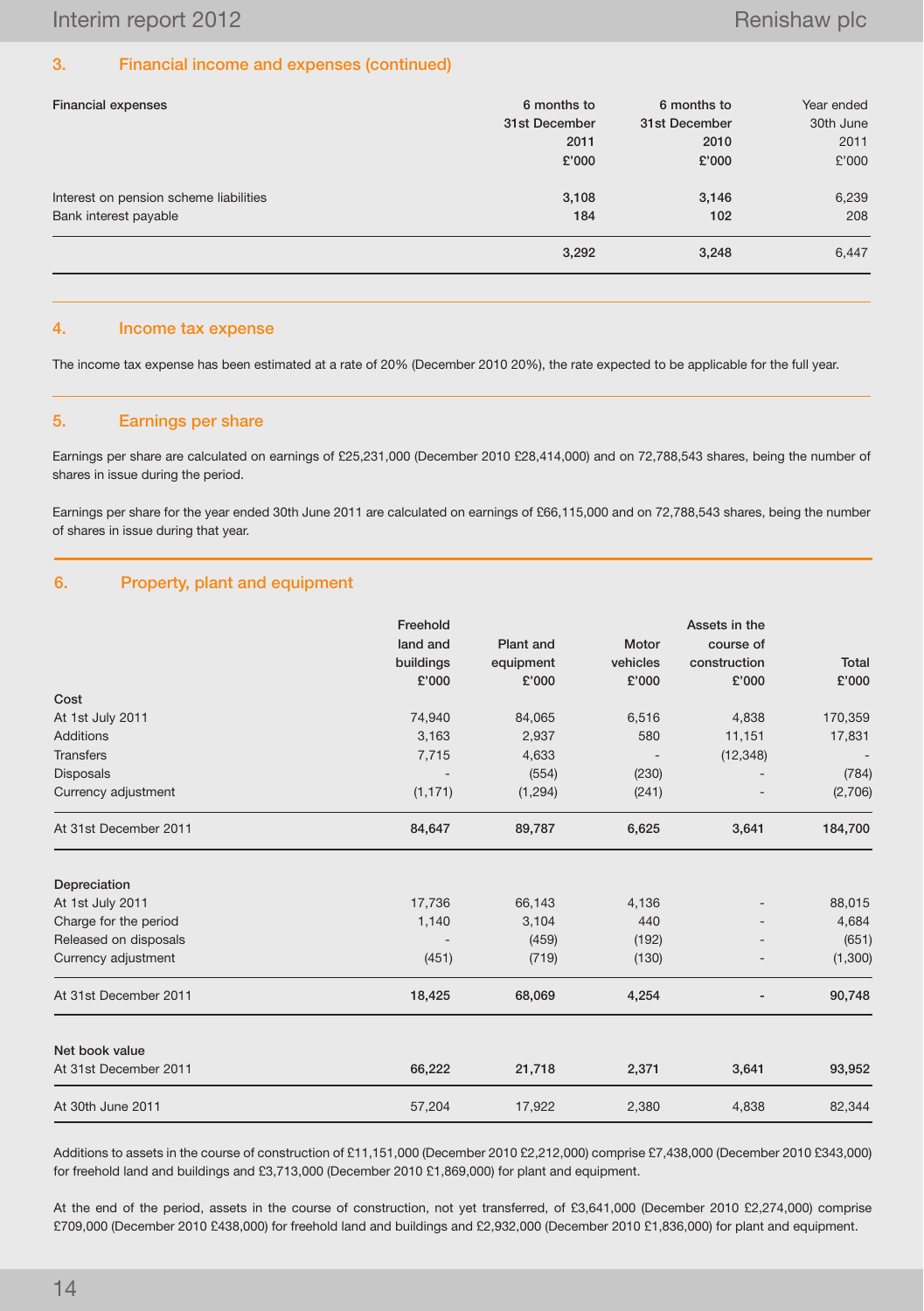# 7. Intangible assets

|                       |               | Other      | Internally<br>generated | Software licences |                |        |
|-----------------------|---------------|------------|-------------------------|-------------------|----------------|--------|
|                       | Goodwill on   | intangible | development             |                   | In the course  |        |
|                       | consolidation | assets     | costs                   | In use            | of acquisition | Total  |
|                       | £'000         | £'000      | £'000                   | £'000             | £'000          | £'000  |
| Cost                  |               |            |                         |                   |                |        |
| At 1st July 2011      | 12,694        | 10,219     | 46,064                  | 18,516            | 87             | 87,580 |
| Additions             |               |            | 4,361                   | 19                | 107            | 4,487  |
| Adjustment            | 2,794         |            |                         |                   |                | 2,794  |
| Currency adjustment   | (349)         |            |                         | (10)              |                | (359)  |
| At 31st December 2011 | 15,139        | 10,219     | 50,425                  | 18,525            | 194            | 94,502 |
| Amortisation          |               |            |                         |                   |                |        |
| At 1st July 2011      |               | 4,149      | 27,721                  | 8,615             |                | 40,485 |
| Charge for the period | 198           | 834        | 3,062                   | 766               |                | 4,860  |
| Currency adjustment   |               |            |                         | (6)               |                | (6)    |
| At 31st December 2011 | 198           | 4,983      | 30,783                  | 9,375             |                | 45,339 |
| Net book value        |               |            |                         |                   |                |        |
| At 31st December 2011 | 14,941        | 5,236      | 19,642                  | 9,150             | 194            | 49,163 |
| At 30th June 2011     | 12,694        | 6,070      | 18,343                  | 9,901             | 87             | 47,095 |

Adjustment to Goodwill on consolidation in the period of £2,794,000 is in respect of the accounting for deferred tax on the intangible assets acquired through business combinations in the year ended 30th June 2011, which was not previously accounted for when assessing the fair value of assets acquired at the time of the acquisitions. During the period, goodwill of £198,000 relating to the acquisition of PulseTeq Limited was written off following a review of the Group's healthcare strategy.

| The analysis of acquired goodwill on consolidation is: | At            | At            | At        |
|--------------------------------------------------------|---------------|---------------|-----------|
|                                                        | 31st December | 31st December | 30th June |
|                                                        | 2011          | 2010          | 2011      |
|                                                        | £'000         | £'000         | £'000     |
| Acquisition of:                                        |               |               |           |
| itp GmbH                                               | 2,886         | 2,372         | 3,120     |
| Renishaw Diagnostics Limited (84.8%)                   | 1,784         | 1,784         | 1,784     |
| Renishaw Mayfield S.A. (75%)                           | 1,559         | 1,215         | 1,674     |
| PulseTeg Limited (2010 75%)                            |               | 198           | 198       |
| Measurement Devices Limited                            | 6,661         | 5,713         | 5,713     |
| MTT Investments Limited                                | 405           |               | 205       |
| <b>Renishaw Software Limited</b>                       | 1,559         |               |           |
| <b>Renishaw Advanced Materials Limited</b>             | 87            |               |           |
| Balance at the end of the period                       | 14,941        | 11,282        | 12,694    |

# 8. Investments in associates

| Movements during the period were:                  | 6 months to<br>31st December<br>2011<br>£'000 | 6 months to<br>31st December<br>2010<br>£'000 | Year ended<br>30th June<br>2011<br>£'000 |
|----------------------------------------------------|-----------------------------------------------|-----------------------------------------------|------------------------------------------|
| Balance at the beginning of the period             | 7,437                                         | 5,152                                         | 5,152                                    |
| Investments made during the period                 |                                               |                                               | 74                                       |
| Dividends received                                 | (27)                                          | (20)                                          | (84)                                     |
| Share of profits of associates                     | 485                                           | 354                                           | 803                                      |
| Amortisation of intangibles                        | (170)                                         | (170)                                         | (340)                                    |
| Other comprehensive income and expense             |                                               |                                               | 164                                      |
| Reversal of impairment of investment in Delcam plc |                                               |                                               | 1,668                                    |
| Balance at the end of the period                   | 7,725                                         | 5,316                                         | 7,437                                    |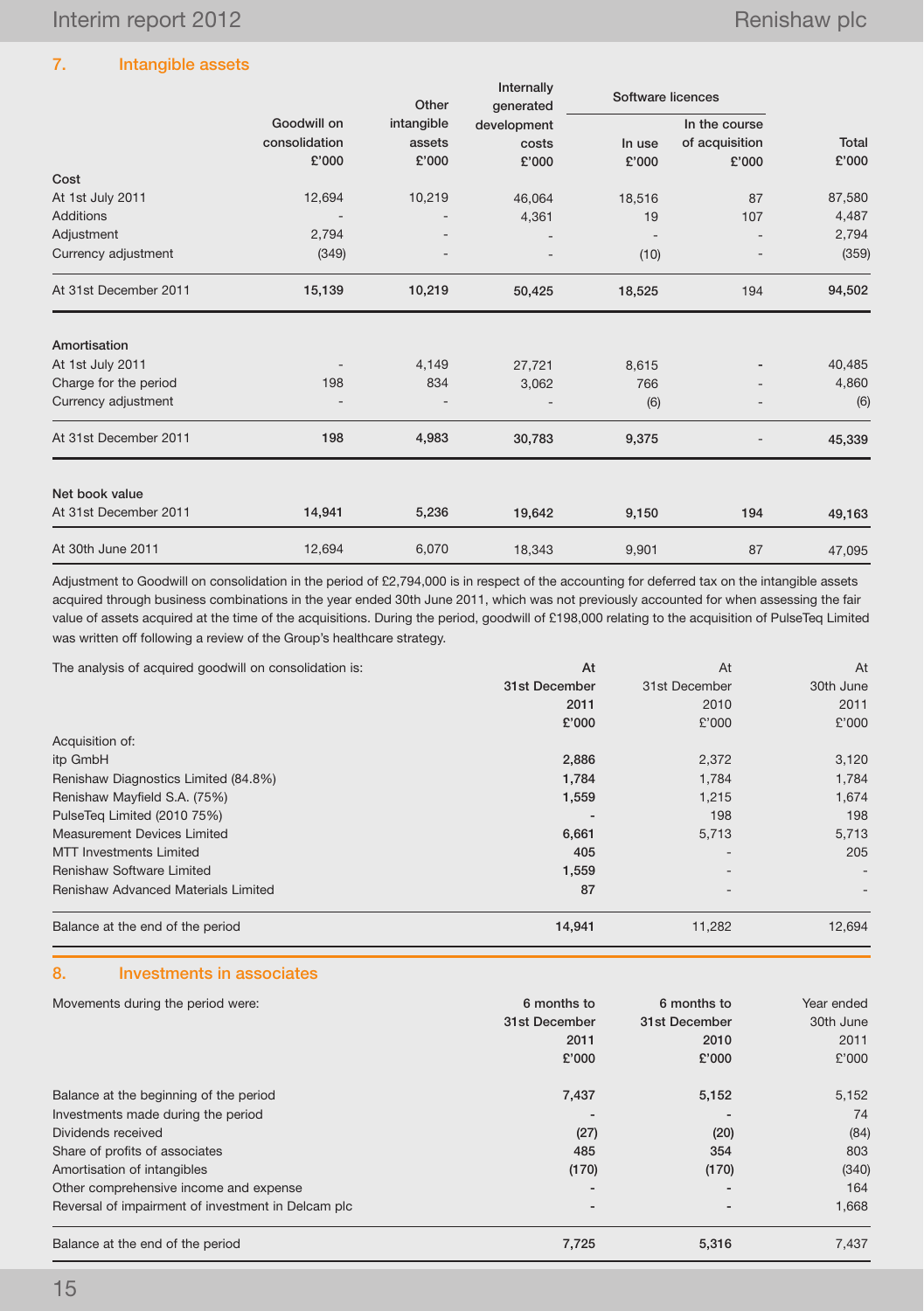## 9. Capital and reserves

| Share capital                          | At            | At            | At        |
|----------------------------------------|---------------|---------------|-----------|
|                                        | 31st December | 31st December | 30th June |
|                                        | 2011          | 2010          | 2011      |
|                                        | £'000         | £'000         | £'000     |
| Allotted, called-up and fully paid     |               |               |           |
| 72,788,543 ordinary shares of 20p each | 14.558        | 14.558        | 14,558    |

The ordinary shares are the only class of share in the Company. Holders of ordinary shares are entitled to vote at general meetings of the Company and receive dividends as declared. The Articles of Association of the Company do not contain any restrictions on the transfer of shares nor on voting rights.

### Currency translation reserve

The currency translation reserve comprises all foreign exchange differences arising from the translation of the financial statements of the foreign operations, offset by foreign exchange differences on bank liabilities which have been accounted for directly in equity on account of them being classified as hedging items.

### Cash flow hedging reserve

The cash flow hedging reserve comprises all foreign exchange differences arising from the valuation of forward exchange contracts which are effective hedges and mature after the year end. These are valued on a mark-to-market basis, are accounted for directly in equity and are recycled through the Consolidated income statement when the hedged item affects the Consolidated income statement. The forward contracts mature over the next three and a half years.

| Movements during the period were:                        | 6 months to   | 6 months to   | Year ended |
|----------------------------------------------------------|---------------|---------------|------------|
|                                                          | 31st December | 31st December | 30th June  |
|                                                          | 2011          | 2010          | 2011       |
|                                                          | £'000         | £'000         | £'000      |
| Balance at the beginning of the period                   | (4, 115)      | 172           | 172        |
| Amounts transferred to the Consolidated income statement | 2,032         | 1.154         | 2,188      |
| Revaluations during the period                           | (500)         | (6, 541)      | (8, 142)   |
| Deferred tax movement                                    | (429)         | 1.509         | 1.667      |
| Balance at the end of the period                         | (3,012)       | (3,706)       | (4, 115)   |

| The cash flow hedging reserve is analysed as:         | At            | At            | At        |
|-------------------------------------------------------|---------------|---------------|-----------|
|                                                       | 31st December | 31st December | 30th June |
|                                                       | 2011          | 2010          | 2011      |
|                                                       | £'000         | £'000         | £'000     |
| Included in other receivables in non-current assets   | 1,605         | 1,490         | 684       |
| Included in other receivables in current assets       | 1.344         | 1.723         | 886       |
| Included in other payables in current liabilities     | (3, 177)      | (5,399)       | (4,789)   |
| Included in other payables in non-current liabilities | (3,955)       | (2,961)       | (2, 496)  |
|                                                       | (4, 183)      | (5, 147)      | (5,715)   |
| Included in deferred tax assets/liabilities           | 1,171         | 1,441         | 1,600     |
| Balance at the end of the period                      | (3,012)       | (3,706)       | (4, 115)  |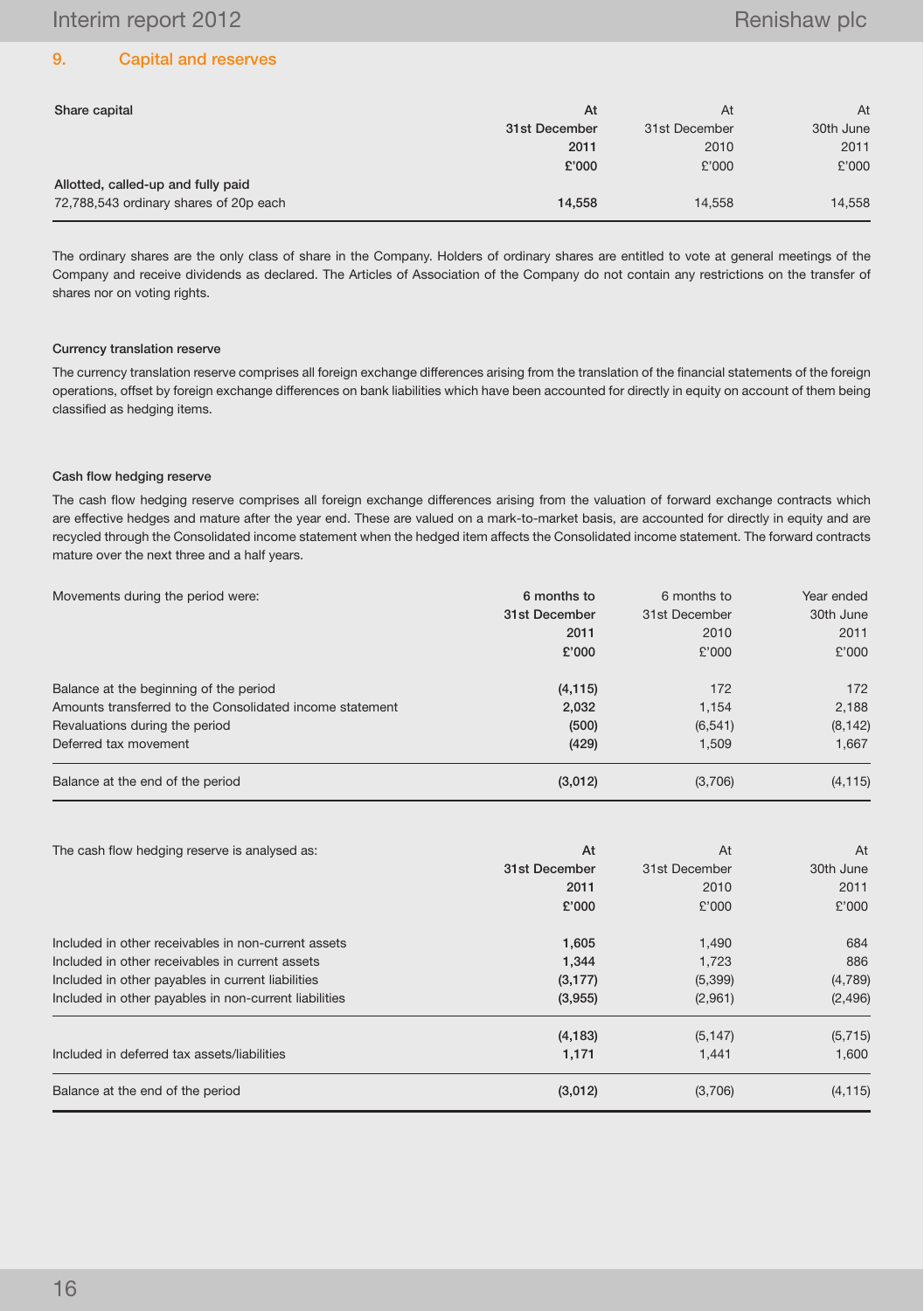# 9. Capital and reserves (continued)

| <b>Dividends</b>                                    | 6 months to              | 6 months to   | Year ended |
|-----------------------------------------------------|--------------------------|---------------|------------|
|                                                     | 31st December            | 31st December | 30th June  |
| Dividends paid during the period were:              | 2011                     | 2010          | 2011       |
|                                                     | £'000                    | £'000         | £'000      |
| 2011 final dividend of 24.7p per share (2010 13.6p) | 17,979                   | 9.899         | 9,899      |
| 2011 interim dividend of 10.3p                      | $\overline{\phantom{0}}$ |               | 7.497      |
| Total dividends paid during the period              | 17.979                   | 9.899         | 17,396     |

An interim dividend for 2012 of £7,497,220 (10.3p per share) will be paid on 10th April 2012, to shareholders on the register on 9th March 2012, with an ex-div date of 7th March 2012.

#### Other reserve

The other reserve is in relation to additional investments in subsidiary undertakings.

| Non-controlling interest               | 6 months to<br>31st December | 6 months to<br>31st December | Year ended<br>30th June |
|----------------------------------------|------------------------------|------------------------------|-------------------------|
| Movements during the period were:      | 2011                         | 2010                         | 2011                    |
|                                        | £'000                        | £'000                        | £'000                   |
| Balance at the beginning of the period | (490)                        | (432)                        | (432)                   |
| Share of investments                   |                              |                              | 324                     |
| Share of loss for the period           | (295)                        | (270)                        | (382)                   |
| Balance at the end of the period       | (785)                        | (702)                        | (490)                   |

## 10. Employee benefits

The Group operates a number of pension schemes throughout the world. The major scheme, which covers the UK-based employees, was of the defined benefit type. In April 2007, this scheme, along with the Irish defined benefit scheme, ceased any future accrual for current members and was closed to new members. UK and Irish employees are now covered by defined contribution schemes.

The latest full actuarial valuation of the UK defined benefit scheme was carried out at September 2009 and updated to 31st December 2011 by a qualified independent actuary. The major assumptions used by the actuary were:

|                             | At            | At            | At        |
|-----------------------------|---------------|---------------|-----------|
|                             | 31st December | 31st December | 30th June |
|                             | 2011          | 2010          | 2011      |
|                             | £'000         | £'000         | £'000     |
|                             |               |               |           |
| Discount rate               | 4.7%          | 5.4%          | 5.5%      |
| Inflation rate - RPI        | $3.0\%$       | 3.6%          | 3.6%      |
| Inflation rate - CPI        | 2.0%          | 2.9%          | 2.9%      |
| Expected return on equities | 8.3%          | 8.1%          | 8.3%      |
| Retirement age              | 64            | 64            | 64        |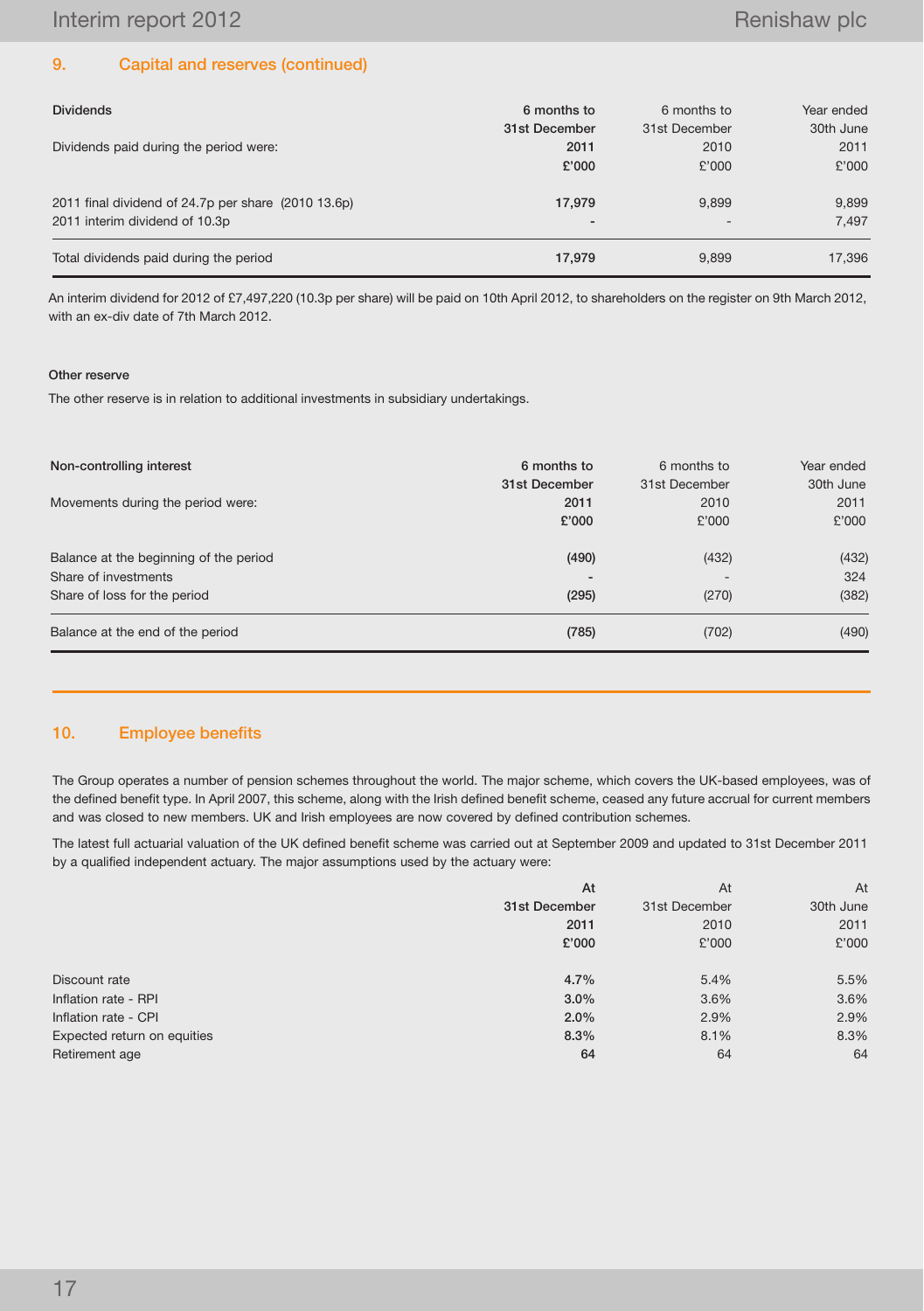# 10. Employee benefits (continued)

The assets and liabilities in the defined benefit schemes were:

|                                             | At            | At            | At         |
|---------------------------------------------|---------------|---------------|------------|
|                                             | 31st December | 31st December | 30th June  |
|                                             | 2011          | 2010          | 2011       |
|                                             | £'000         | £'000         | £'000      |
| Market value of assets                      | 91,742        | 99,764        | 101,049    |
| Actuarial value of liabilities under IAS 19 | (120, 307)    | (111, 649)    | (115, 013) |
|                                             | (28, 565)     | (11, 885)     | (13,964)   |
| Increase in liability under IFRIC 14        | (10, 500)     | (19,200)      | (23, 700)  |
| Deficit in the schemes                      | (39,065)      | (31,085)      | (37, 664)  |
| Deferred tax thereon                        | 9,421         | 8,292         | 9,393      |

The movements in the schemes' assets and liabilities were:

|                                                 | 6 months to   | 6 months to   | Year ended |
|-------------------------------------------------|---------------|---------------|------------|
|                                                 | 31st December | 31st December | 30th June  |
|                                                 | 2011          | 2010          | 2011       |
|                                                 | £'000         | £'000         | £'000      |
| Balance at the beginning of the period          | (37,664)      | (37, 251)     | (37, 251)  |
| Contributions paid                              | 677           |               | 667        |
| Expected return on pension schemes' assets      | 4,146         | 3,329         | 6,736      |
| Interest on pension schemes' liabilities        | (3, 108)      | (3, 146)      | (6, 239)   |
| Actuarial (loss)/gain under IAS 19              | (16, 316)     | 25,183        | 22,123     |
| Additional actuarial gain/(loss) under IFRIC 14 | 13,200        | (19,200)      | (23,700)   |
| Balance at the end of the period                | (39,065)      | (31,085)      | (37,664)   |

Under the defined benefit deficit funding plans, there are certain UK properties, owned by Renishaw plc, and a property owned by Renishaw (Ireland) Limited, which are subject to registered fixed charges as security for the UK and Irish defined benefit pension schemes' deficits respectively. Renishaw plc has also established an escrow account, which is subject to a registered floating charge as security for the UK defined benefit pension scheme liabilities.

The Company has given a guarantee relating to a recovery plan for the UK scheme and the trustees have the right to enforce the charges to recover any deficit up to £46,800,000 if an insolvency event occurs in relation to the Company before 1st November 2016 or if the Company has not made good any deficit up to £46,800,000 by midnight on 1st November 2016. No scheme assets are invested in the Group's own equity.

The value of the guarantee discussed above is greater than the value of the pension fund's deficit. As such, in line with IFRIC 14, the UK pension fund's liabilities have been increased by £10,500,000, to represent the maximum discounted liability as at 31st December 2011 (30th June 2011 £23,700,000).

## 11. Related party transactions

The only related party transactions to have taken place during the first half year were normal business transactions between the Group and its associates, which have not had a material effect on the results of the Group for this period.